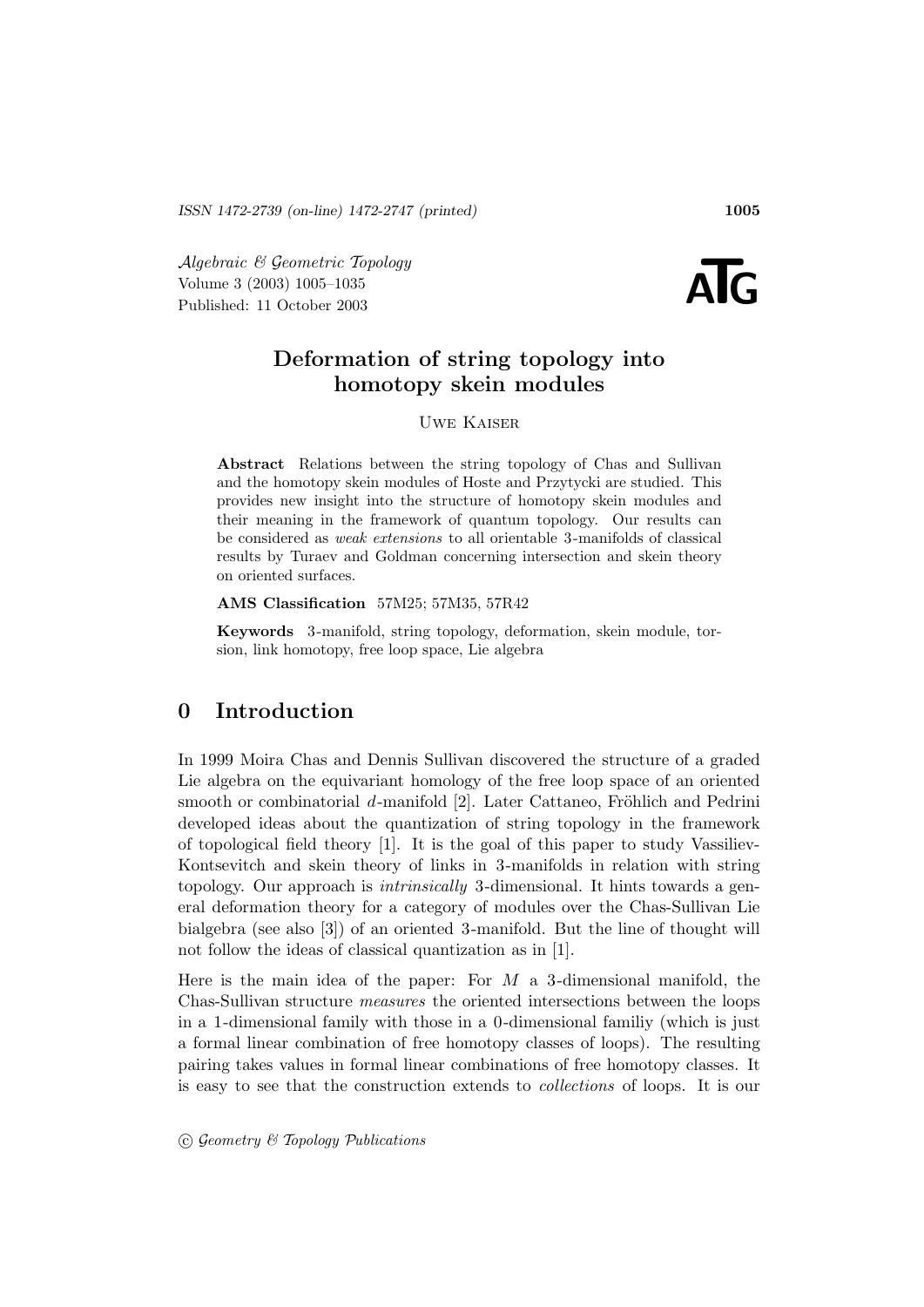goal to study possible refinements of that resulting extended structure. More precisely we ask the following question: What happens if we try to replace collections of free homotopy classes of loops in M by isotopy classes of oriented links in  $M$ ? Note that in physics terms the collections of loops up to homotopy represent classical observables while the isotopy classes of links are the quantum observables.

Our main method is transversality of families, which is at the heart of Vassiliev theory [21]. We will show that the process of replacing homotopy classes of maps by equivalence classes of *transverse objects* (oriented links in the case of 0-dimensional homology of the mapping space) naturally deforms the Chas-Sullivan type intersection theory into well-known structures in quantum topology. Thus our approach provides a weakened version of quantization in the category of oriented 3-manifolds in comparison to the deep results for cylinders over oriented surfaces due to Goldman [5] and Turaev [20]. Because of the lack of a geometric product structure in an arbitrary oriented 3-manifold such an extension will not be based on the deformation of algebra structures but the structures of modules over the Chas-Sullivan Lie algebra.

In order to define a natural refinement of the Chas-Sullivan structure, isotopy has to be weakened to link homotopy of oriented links in  $M$ . Recall that in a deformation through link homotopy arbitrary self-crossings are allowed but the different components have to be disjoint during a deformation. This equivalence relation has first been considered by Milnor in 1952 [16] (also see the recent results by Koschorke [13]). But it will turn out that we need additional relations naturally resulting from the geometry of the problem. These relations can be considered as universal versions of integrability conditions previously considered in Vassiliev theory [14], [15]. Formally this defines a universal quotient of the free abelian group generated by the set of link homotopy classes of oriented links in  $M$  by the integrability relations. The relations are parametrized by certain immersions with two double points of dinstinct components. The resulting group turns out be closely related to a well-known skein module, first studied by Hoste and Przytyki in 1990 [6], later by the author in [8]. We will show that the difference between the universal quotient and the Hoste-Przytycki module is subtle and determined by the chord diagrams of integrability relations.

In section 1 we state our main results. In section 2 we review the Chas-Sullivan string topology and set up the basic definitions of our theory. In section 3 some results of [8] are reformulated and new results about the structure of Hoste-Przytycki skein modules are proven. In section 4 the proof of our main theorem 3 (see section 1) is given. In section 5 we study the relation between the universal string topology deformation and the Hoste-Przytycki skein module.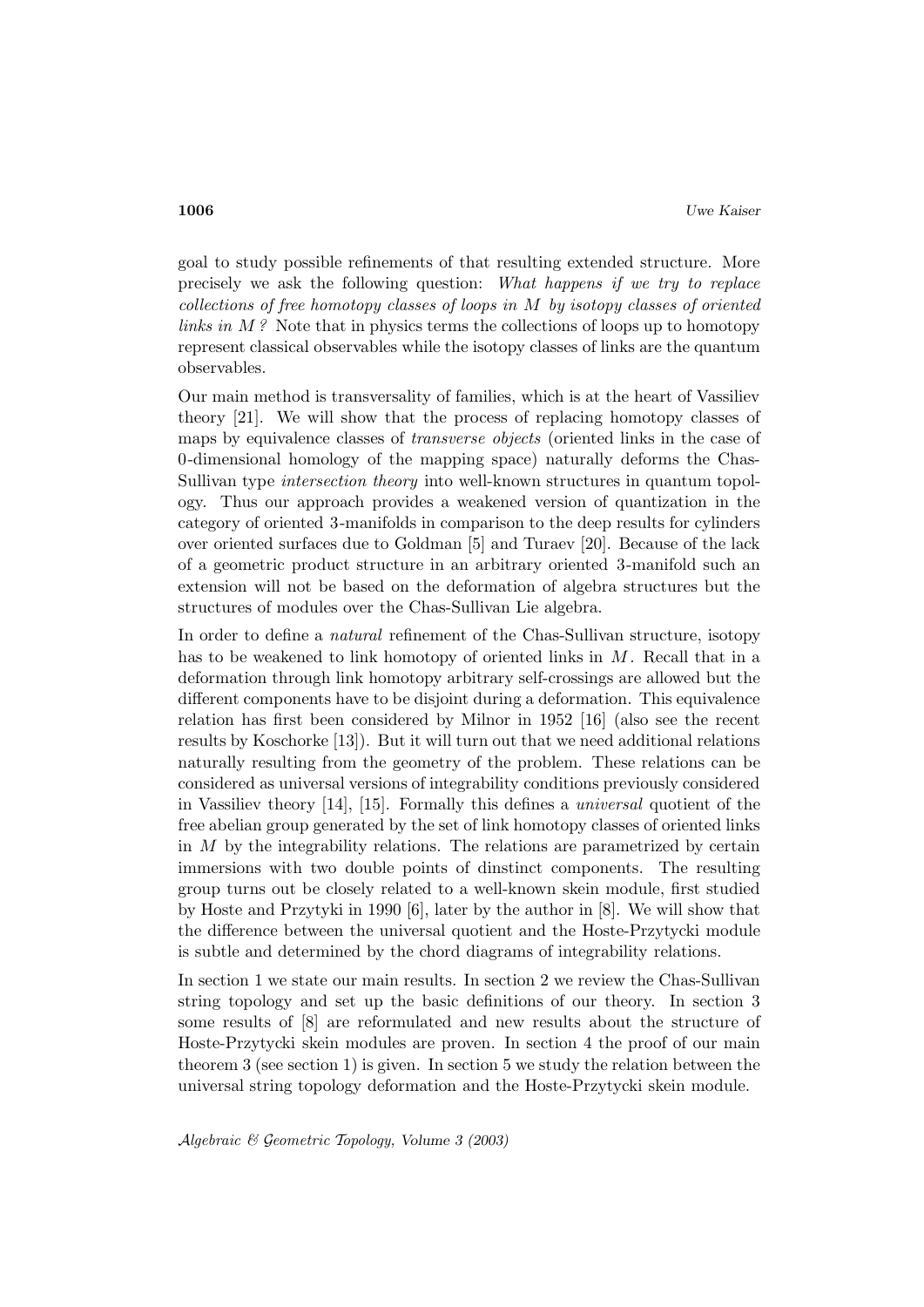**Acknowledgement** It is a pleasure to thank Charles Frohman for bringing the work of Moira Chas and Dennis Sullivan to my intention. Also, I would like to thank Jozef Przytycki and Dennis Sullivan for giving me possibilities to talk about some of the ideas of this paper in their seminars and workshops.

## **1 Statement of the main results**

Throughout let R be a commutative ring with 1 and let  $\varepsilon : R \to \mathbb{Z}$  be an epimorphism of commutative rings with 1. An  $R$ -Lie algebra is a (not necessarily finitely generated)  $R$ -module with a Lie-bracket (which is an  $R$ -bilinear operation satisfying Jacobi-identity and antisymmetry).

Let M be an oriented 3-manifold and let  $map(S^1, M)$  be the space of continuous maps from the circle  $S^1$  into M (the free loop space of M) with the compact open topology. There is the circle symmetry of rotating the domain. The corresponding equivariant homology

$$
\mathcal{H}_*(M;R) := H^{S^1}_*(map(S^1,M);R)
$$

is isomorphic to the homology of the quotient space of  $map(S^1, M)$  by the  $S^1$ action (string homology). In this paper only the pairings (string interactions)

$$
\gamma_1: \mathcal{H}_1(M; R) \otimes \mathcal{H}_0(M; R) \to \mathcal{H}_0(M; R)
$$

and

$$
\gamma_L : \mathcal{H}_1(M;R) \otimes \mathcal{H}_1(M;R) \to \mathcal{H}_1(M;R)
$$

are needed. Here  $\gamma_L$  is a Lie-bracket on the 1-dimensional equivariant homology and  $\gamma_1$  equips the R-module  $\mathcal{H}_0(M;R)$  with the structure of a module over the R-Lie algebra  $\mathcal{H}_1(M;R)$ . We let  $\gamma := \gamma_1$  denote the pairing in the case  $R=\mathbb{Z}$ .

The module  $\mathcal{H}_0(M; R)$  is free with basis the set of conjugacy classes of  $\pi_1(M)$ . It follows from homotopy theory and the results of [2] that for an oriented 3 manifold with infinite fundamental group and contractible universal covering,  $\gamma_1$  and  $\gamma_L$  are the only possibly non-trivial string topology pairings. For M a hyperbolic 3-manifold both pairings are trivial while the string topology pairing  $\gamma$  is known to be non-trivial for most Seifert-fibred 3-manifolds (compare [2], and [8]) for the case of a 3-manifold with boundary).

The pairing  $\gamma$  describes *interactions* of a given loop with the loops in a 1dimensional family. This easily extends to a pairing defined for a collection of loops (in particular oriented links) and a 1-dimensional family.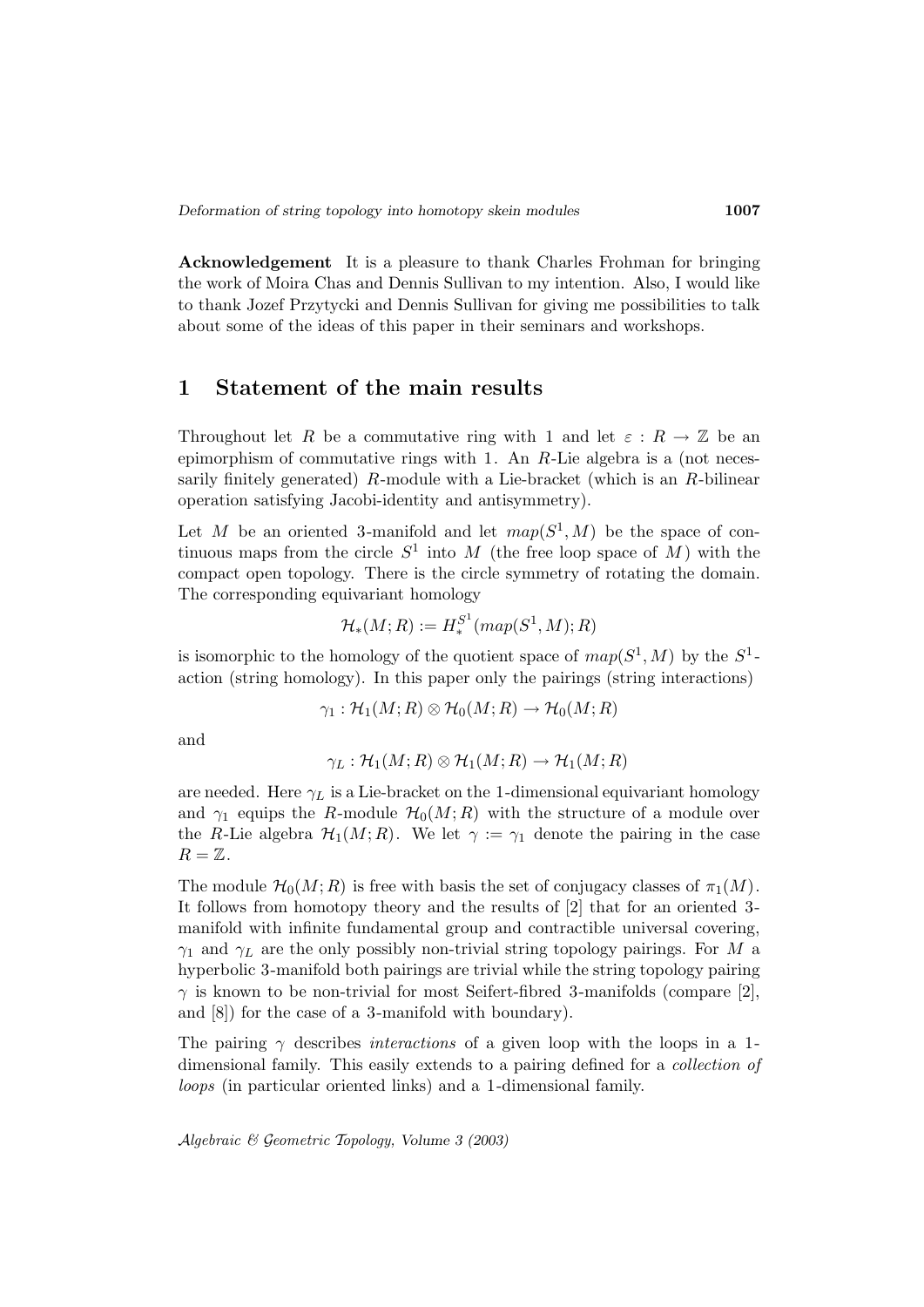Let  $\mathcal{L}(M)$  be the set of link homotopy classes of oriented links in M (including the empty link  $\emptyset$ ). In section 2 we will define for each 3-manifold M the notion of a *geometric R-deformation* of  $\gamma$ . This is roughly a quotient module A of  $R\mathcal{L}(M)$  equipped with a pairing  $\gamma_A : \mathcal{H}_1(M; R) \otimes A \to A$  deforming  $\gamma$  in a specific way based on *transversality*. For a formal definition compare definition 3 in section 2. It will be an immediate consequence of definition 2 in section 2 that  $\gamma_A$  induces on A the structure of an R-Lie algebra over  $\mathcal{H}_1(M; R)$ .

Homotopy skein modules are natural quotients of  $R\mathcal{L}(M)$  (see [6], [17], [8]) for suitable rings R. Let  $R = \mathbb{Z}[z]$ . Then the Hoste-Przytycki module  $\mathcal{C}(M)$  is defined as the quotient of  $R\mathcal{L}(M)$  by the submodule generated by all linear combinations  $K_+ - K_- - zK_0$ . Here  $K_0$  is the oriented smoothing of two links  $K_{+}$  and the three links differ only in the interior of some oriented 3-ball in M.



Moreover, the *crossing arcs of*  $K_{\pm}$  in the ball belong to *distinct* components. The skein relations above are called *homotopy Conway relations*.

**Theorem 1** *The Hoste-Przytycki skein module is a geometric* R*-deformation of*  $\gamma$  *for*  $R = \mathbb{Z}[z] \rightarrow \mathbb{Z}$  *defined by*  $z \mapsto 0$ *. In particular there is a pairing* 

$$
\gamma_\infty: \mathcal{H}_1(M;R) \otimes \mathcal{C}(M) \to \mathcal{C}(M),
$$

which equips  $\mathcal{C}(M)$  with the structure of a module over the R-Lie algebra  $\mathcal{H}_1(M;R)$ .

The notation  $\gamma_{\infty}$  will become clear in section 3. Recall from [8] (see also [9]) that  $\mathcal{C}(M)$  is free if and only if  $\mathcal{C}(M)$  is torsion free (if and only if  $\mathcal{C}(M)$ ) is isomorphic to the free module on a natural basis of standard links).

**Theorem 2** *The* R-module  $\mathcal{C}(M)$  *is free if and only if the pairing*  $\gamma_{\infty}$  *is trivial.*

It will be shown in section 3 that the structure of the skein module is inductively encoded in a sequence of geometric R-deformations of  $\gamma$ . In definition 4 of section 2 the notion of a *universal* geometric R-deformation of  $\gamma$  will be defined in the obvious way. For a given 3-manifold  $M$  the universal geometric  $R$ deformation is unique up to isomorphism of R-Lie algebras over  $\mathcal{H}_1(M;R)$ .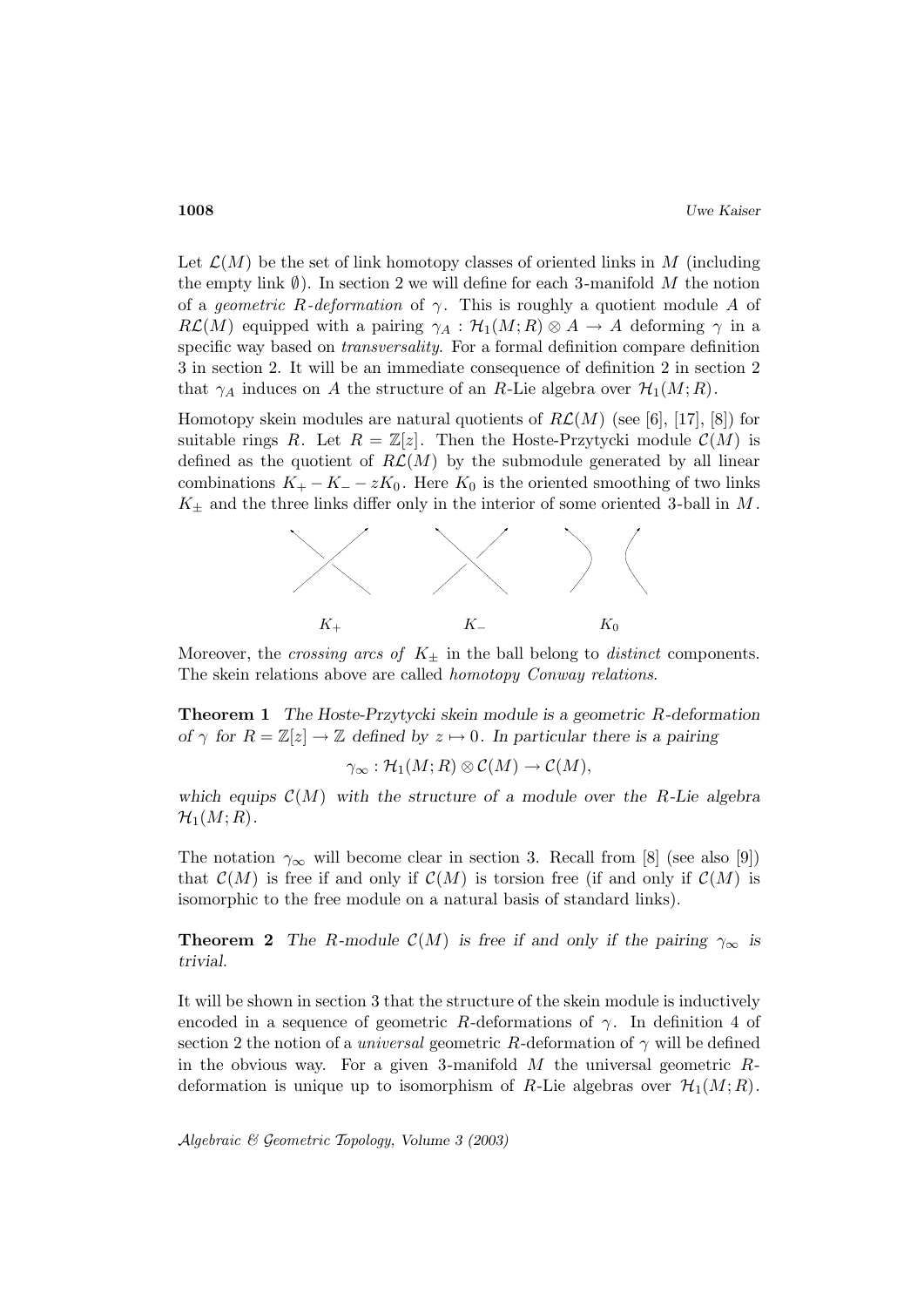The construction is very similar to skein modules. We give the description at first for  $\varepsilon = id : R = \mathbb{Z} \to \mathbb{Z}$ .

Consider the set of immersions of circles in M with intersections given by two double points of distinct components. We will assume that the unit vectors tangent to the two branches at a double point span a plane in the corresponding tangent space of M . By abuse of notation we call these immersions transversal. Two transversal immersions are equivalent if they can be deformed into each other by ambient isotopy of the 3-manifold and smooth homotopies allowing arbitrary self-intersections of components in the complement of the two double points. For  $i = 2, 3, 4$  let  $\mathcal{K}^i(M)$  denote the set of equivalence classes of transversal immersions as above with the double points occuring in  $i$  components. (Equivalently this can be expressed by saying that the two chords in the chord diagrams determined by some immersion in  $\mathcal{K}^{i}(M)$  have end points on *i* components). For  $K_{**} \in \mathcal{K}^i(M)$  let  $(**)$  indicate the two double points and let  $K_{0\pm}$ ,  $K_{\pm 0}$  denote the four natural resolutions of the two double-points. Let  $K_{+0} - K_{-0} - K_{0+} + K_{0-} \in \mathbb{Z}(\mathcal{L}(M))$  be the *integrability element* determined by the immersion. The notation follows [15], where those relations appear as natural obstructions in the integration of invariants of finite type in oriented 3-manifolds. The integrability elements from immersions in  $\mathcal{K}^2(M)$  are trivial because  $K_{0+} = K_{0-}$  and  $K_{+0} = K_{-0}$  holds in this case.

Let  $W(M;\mathbb{Z})$  be the quotient of  $\mathbb{Z}\mathcal{L}(M)$  by the subgroup generated by integrability elements from all transverse immersions in  $\mathcal{K}^{3}(M)$ . Then  $\mathcal{W}(M;\mathbb{Z})$ is called the Chas-Sullivan module because of the following theorem. Here, for the formal definition of universal geometric Z-deformation, compare definition 4 in section 2.

**Theorem 3** The abelian group  $W(M;\mathbb{Z})$  together with a natural pairing

$$
\gamma_u:\mathcal{H}_1(M;\mathbb{Z})\otimes\mathcal{W}(M;\mathbb{Z})\to\mathcal{W}(M;\mathbb{Z}).
$$

*is the universal geometric* Z-deformation of  $\gamma$ *. Moreover,*  $\mathcal{W}(M; R) := \mathcal{W}(M) \otimes$ R together with the obvious tensor product pairing  $\gamma_u^R$  (defined by R-linear *extension) is the universal geometric* R-deformation of  $\gamma$ .

**Remark 1** (a) Let  $D \cong R\mathcal{L}(M)/d \cong \mathcal{W}(M;R)/d'$  be a quotient of the universal geometric R-deformation (equivalently the natural projection  $R\mathcal{L}(M) \rightarrow$ D factors through  $W(M; R)$ ). Then  $\gamma_u^R$  induces on D the structure of a geometric R-deformation of  $\gamma$  if and only if the *locality condition* 

$$
\gamma_u^R(\mathcal{H}_1(M;R)\otimes d')\subset d'.
$$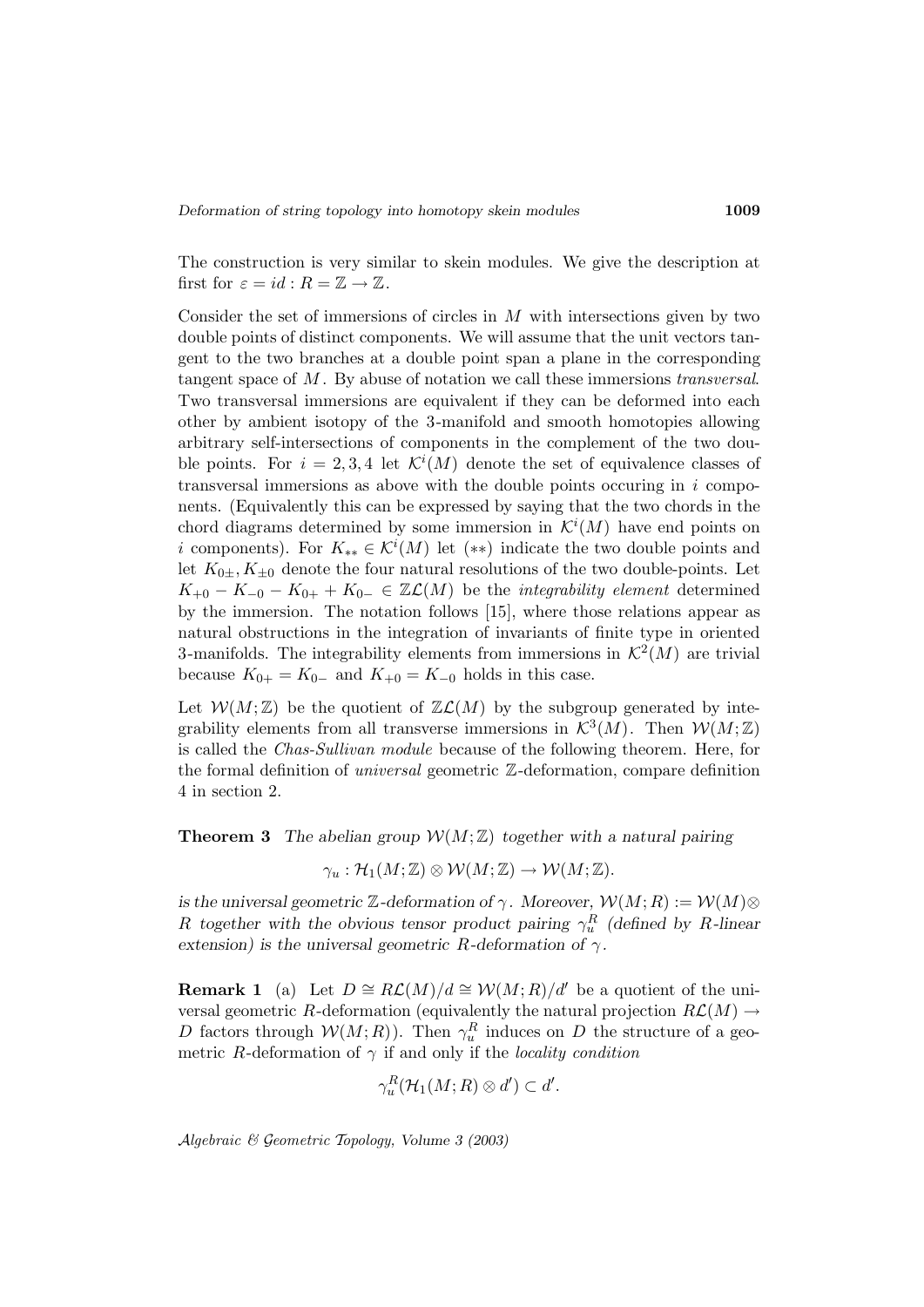holds. This will be satisfied e.g. for all skein module quotients of  $\mathcal{W}(M;R)$  because the defining skein relations can be assumed to take place in balls separated from intersections with singular tori.

(b) Assume that M is a 3-manifold such that every essential (i.e.  $\pi_1$ -injective) torus map is homotopic into  $\partial M$ . Then it follows from the arguments in [8] and the construction of  $\mathcal{W}(M;\mathbb{Z})$  that  $\gamma_u$  is trivial (compare section 4).

(c) It is possible to extend  $\gamma_L$  to a natural R-Lie algebra structure on the first homology module of the quotient of  $\cup_{r>0}map(\cup_rS^1, M)$  by  $S^1$ -actions and permutations of components. The universal module with respect to the structure of a module over this R-Lie algebra is the module  $W^+(M;R)$  defined as the quotient of  $R\mathcal{L}(M)$  by all possible integrability relations (i.e. from immersions in  $\mathcal{K}^3(M) \cup \mathcal{K}^4(M)$ ).

**Example 1** The Hoste-Przytycki module  $C(M)$  is a quotient of  $W(M; R)$  satisfying the locality condition above. In fact,  $K_{+0}-K_{-0} = zK_{00} = K_{0+}-K_{0-} \in$  $\mathcal{C}(M)$  holds (also for all transverse immersions). Thus all integrability elements map trivially into  $\mathcal{C}(M)$ . It follows that the natural projection  $R\mathcal{L}(M) \to \mathcal{C}(M)$ factors through  $W(M; R)$ . In particular theorem 3 implies theorem 1.

**Example 2** Not all homotopy skein modules are geometric R-deformations of  $\gamma$ : Let  $\varepsilon$  :  $R = \mathbb{Z}[q^{\pm}, z] \to \mathbb{Z}$  be defined by  $z \mapsto 0, q \mapsto 1$ . The q-homotopy skein module (compare [17]) is defined as the quotient of  $R\mathcal{L}(M)$  by the relations  $q^{-1}K_+ - qK_- = zK_0$  for crossings of distinct components. In this case not all integrability elements are contained in the kernel of the projection of the free module onto the skein module. Thus the  $q$ -deformed module is not a quotient of  $W(M; R)$ . In fact the element  $K_{+0} - K_{-0} - K_{0+} + K_{0-}$  maps to  $(q^2-1)(K_{-0}-K_{0-})$  (for  $K_{**}\in \mathcal{K}^3(M)$ ). This is a non-trivial element of the skein module in general (see [8] and [17]). Note that according to [8] there are relations in the skein module resulting from  $\mathcal{K}^2(M)$ , which imply the existence of torsion in the q-homotopy skein module if  $\pi_1(M)$  is not abelian (for details see [8]).

For each commutative ring  $R$  with 1, the identy element defines the ring inclusion  $\mu : \mathbb{Z} \to R$ . It induces homomorphisms of abelian groups  $\mathbb{Z} \mathfrak{S} \to R \mathfrak{S}$ for each set G. Also there are homomorphisms  $B \to B \otimes_{\mathbb{Z}} R$  for each abelian group B defined by  $x \mapsto x \otimes 1$ . This induces homomorphisms of abelian groups

 $\mathcal{H}_1(M;\mathbb{Z}) \to \mathcal{H}_1(M;\mathbb{Z}) \otimes_{\mathbb{Z}} R \cong \mathcal{H}_1(M;R)$ 

using the universal coefficient theorem, and

$$
\mathcal{W}(M;\mathbb{Z}) \to \mathcal{W}(M;\mathbb{Z}) \otimes_{\mathbb{Z}} R \cong \mathcal{W}(M;R).
$$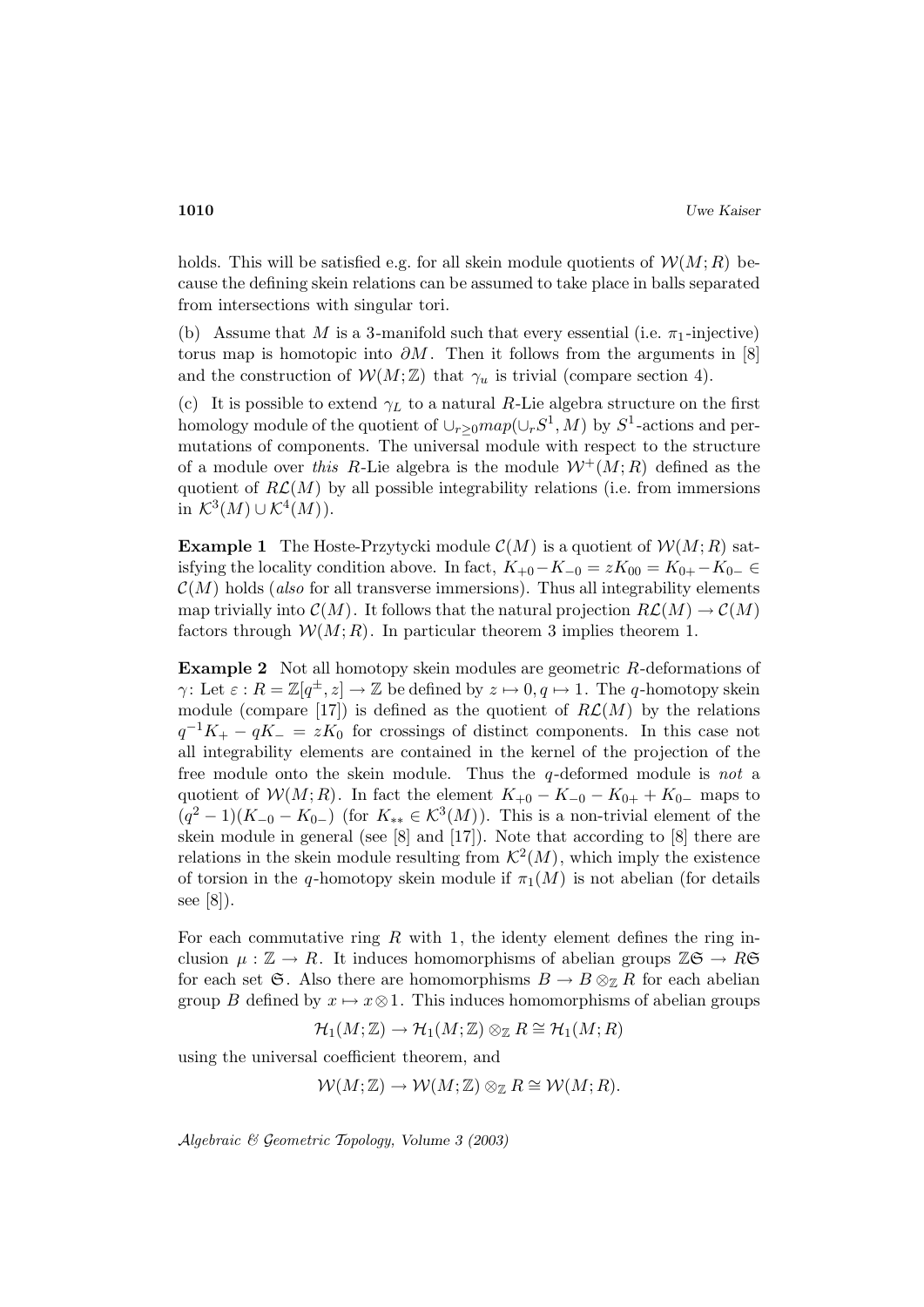All the induced homomorphisms are denoted  $\mu_*$ . It follows from theorem 3 and the definition of universal geometric R-deformation as given in section 2, definition 3, that there is the commuting diagram:

$$
\begin{array}{ccc}\n\mathcal{H}_1(M;\mathbb{Z}) \otimes \mathcal{W}(M;\mathbb{Z}) & \xrightarrow{\gamma_u} & \mathcal{W}(M;\mathbb{Z}) \\
\downarrow^{\mu_* \otimes \mu_*} & & \downarrow^{\mu_*} \downarrow^{\mu_*} \\
\mathcal{H}_1(M;R) \otimes \mathcal{W}(M;R) & \xrightarrow{\gamma_u^R} & \mathcal{W}(M;R)\n\end{array}
$$

Let  $\mathcal{L}(M) := \mathcal{L}(M) \setminus \{\emptyset\}.$  All the constructions of modules, homomorphisms and pairings (given in detail in section 2) can be performed by replacing  $\mathcal{L}(M)$ by  $\mathcal{L}(M)$ . For each such module A let A be the resulting *reduced* module. Similar notation applies to homomorphisms and pairings. E.g. recall from [6] that  $\mathcal{C}(M) = \mathcal{C}(M) \oplus R$  where R is the submodule generated by the empty link and  $\mathcal{C}(M)$  is the reduced Hoste-Przytycki module.

Because of universality, each geometric R-deformation A of  $\gamma$  comes equipped with a unique R-epimorphism  $W(M; R) \to A$  and a corresponding epimorphism of reduced modules  $W(M; R) \to A$ .

**Definition 1** A geometric R-deformation A (and also the reduced R-deformation A) of  $\gamma$  with pairing  $\gamma_A$  is called *integral* if the *integrality homomor*phism

$$
\mu_A: \mathcal{W}(M; \mathbb{Z}) \to \mathcal{W}(M; R) \to A.
$$

is surjective.

**Remark 2** (a) Because the homomorphism  $\mathbb{Z}\mathcal{L}(M) \to \mathcal{W}(M;\mathbb{Z})$  is onto it follows easily that a geometric  $R$ -deformation  $A$  is integral if and only if the composition

$$
\mathbb{Z}\mathcal{L}_{\bullet}(M)\to R\mathcal{L}_{\bullet}(M)\to A_{\bullet}
$$

is onto.

(b) For an integral geometric  $R$ -deformation  $A$ , it follows from the commutative diagram above that the pairing  $\gamma_A$  is defined by R-linear extension in the first factor from the geometric  $\mathbb{Z}$ -deformation given by  $\mu_{A}$  (and remark 1 (a) above) for the abelian group A. For a non-trivial ring extension  $R \to \mathbb{Z}$  this endows a reduced integral geometric R-deformation with an R-module structure, which is *compatible* with the induced structure of a geometric  $\mathbb{Z}$ -deformation of  $\gamma$ .

By applying the skein relation  $zK_0 = K_+ - K_-$  to a connected sum of a link K and a Hopf link (with  $K_0 = K$ ) it follows from remark 2 (a) that  $\mathcal{C}(M)$  is integral. In section 5 the following result is proved: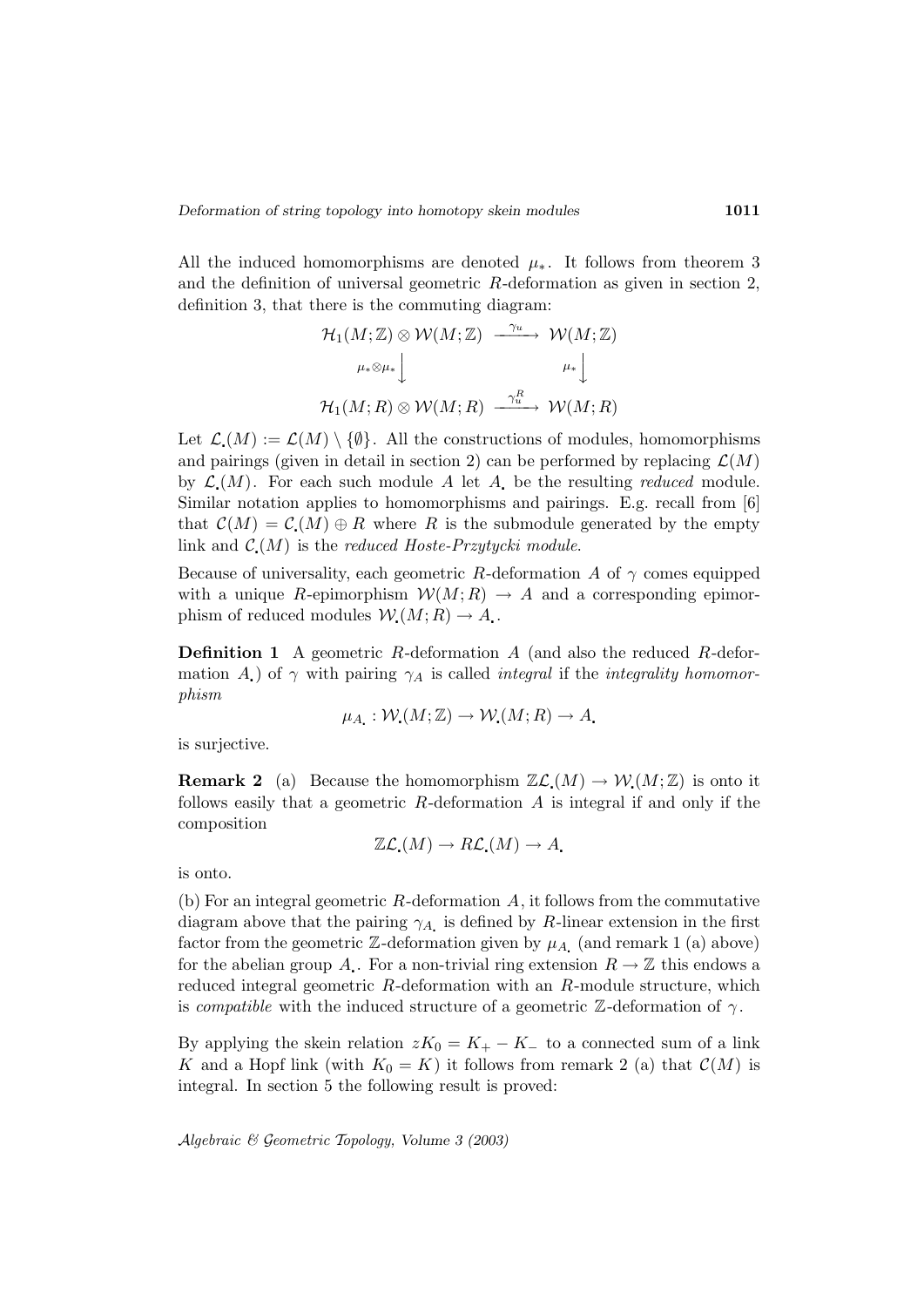**Theorem 4** *Suppose that* M *is a submanifold of a rational homology* 3 *sphere. If*  $H_1(M) \neq 0$  *then the integrality epimorphism* 

$$
\mathcal{W}_\bullet(M;\mathbb{Z}) \to \mathcal{C}_\bullet(M)
$$

*is not injective.*

Recall that  $W^+(M;\mathbb{Z})$  be the quotient of  $\mathbb{Z}\mathcal{L}(M)$  by all possible integrability relations. In section 5 we will prove the isomorphism  $\mathcal{W}^+(M;\mathbb{Z}) \cong \mathcal{C}(M)$ . Combined with remark 1 (c) from above and remark 3 from section 4 it follows that the reduced Hoste-Przytycki module is the reduced universal geometric  $\mathbb{Z}$ -deformation of  $\gamma$  (as module over the extended Lie algebra as described in remark  $1(c)$ ).

As a by-product of the proof of theorem 2 we construct the first example of  $\mathbb{Z}$ -torsion in  $\mathcal{C}(M)$ . For general discussions of torsion in skein modules see [7], [18] and [19].

**Z**-torsion theorem Let K be the 2-component link in  $S^2 \times S^1$  defined from *two oriented parallel copies of*  $\{*\}\times S^1$ *. Then in*  $\mathcal{C}(S^2\times S^1)$  *the relations*  $zK \neq 0$  *but*  $2(zK)=0$  *hold.* 

**Conjecture 1** (a) For each oriented 3-manifold, the epimorphism  $\mu_{\mathcal{C}(M)}$ :  $W(M;\mathbb{Z}) \to \mathcal{C}(M)$  is not an isomorphism.

(b) Assume that each essential torus map into M is homotopic into  $\partial M$ . Then  $W(M;\mathbb{Z})$  is free and the universal pairing is trivial.

(c) For a given 3-manifold M, if  $\gamma$  is trivial then each geometric R-deformation of  $\gamma$  is trivial. (This is of course an important problem in the understanding of the structure of  $\mathcal{C}(M)$ .)

All constructions in this paper are functorial in the obvious way with respect to embeddings of oriented 3-manifolds. In theorem 3 also obvious functoriality with respect to homomorphisms of commutative rings with 1 holds.

# **2 Geometric deformations of the Chas-Sullivan pairing**

We first review the necessary background from string topology. Compare [2], in particular section 1 and section 6.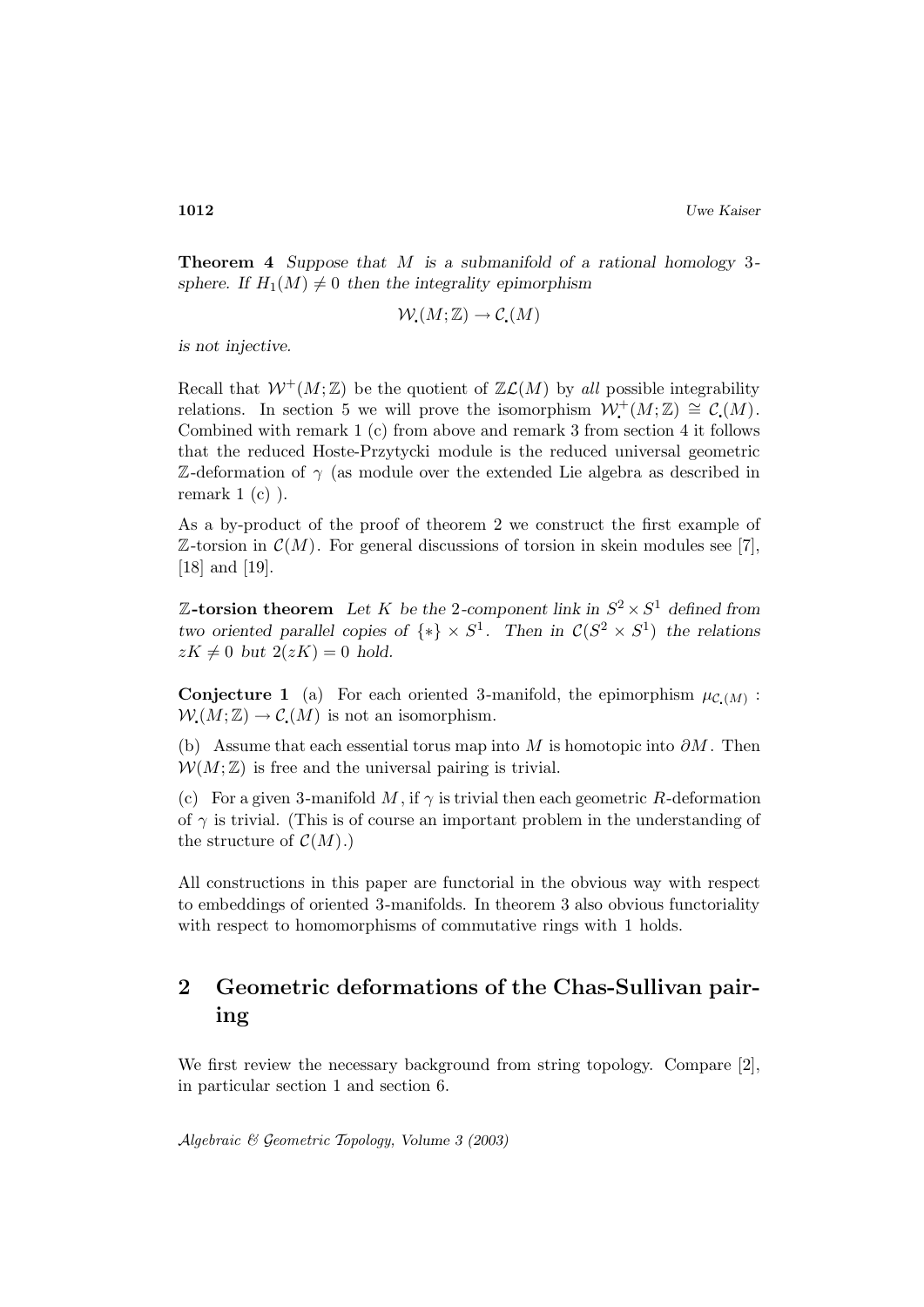For R a commutative ring with 1 and A some R-module let SA denote the symmetric algebra.

Let  $\mathbb{H}_*(M;R) := H_*(map(S^1,M); R)$  be the usual homology of the free loop space of M (loop homology). By the universal coefficient theorem  $H_i(-;R) \cong$  $H_i(-) \otimes_{\mathbb{Z}} R$  for  $i = 0, 1$ , and this holds both for string and loop homology.

We describe the string homology pairings over  $\mathbb Z$ , the pairings over R then are defined by linear extension.

The quotient mapping  $map(S^1, M) \to map(S^1, M)/S^1$ , which restricts to an  $S<sup>1</sup>$ -fibration over the subspace of non-constant loops, induces the exact Gysinsequence:

$$
\to \mathbb{H}_1(M;\mathbb{Z}) \to \mathcal{H}_1(M;\mathbb{Z}) \to 0 \to \mathbb{H}_0(M;\mathbb{Z}) \to \mathcal{H}_0(M;\mathbb{Z}) \to 0.
$$

Thus the elements of  $\mathcal{H}_0(M;\mathbb{Z})$  can be identified with elements of  $\mathbb{H}_0(M;\mathbb{Z}),$ and the elements of  $\mathcal{H}_1(M;\mathbb{Z})$  can be lifted to  $\mathbb{H}_1(M;\mathbb{Z})$ . So each element of  $\mathbb{H}_0(M;\mathbb{Z})$  is represented by a linear combination of oriented knots in M (0dimensional family). Correspondingly elements of  $\mathbb{H}_1(M;\mathbb{Z})$  are represented by linear combinations of  $S^1$ -families of mappings from a circle into M. The image of each such an  $S^1$ -family in M is a singular torus. The corresponding maps can be assumed in transversal position with respect to knots representing elements of  $\mathcal{H}_0(M;\mathbb{Z})$  and singular tori respresenting other elements of  $\mathcal{H}_1(M;\mathbb{Z})$ . Then at transversal intersection points new loops are defined by going around the first loop and then around the second one (usual loop composition or loop multiplication), with the loops determined by the two preimages of the intersection point. (The parametrization of the singular torus as a family of loops in the 3-manifold is used here in some essential way.) This defines new 0-dimensional and 1-dimensional families of maps. The construction can be carried out for each pair of  $S^1$ -family and oriented knot, and for each pair of  $S^1$ -families. The resulting linear combinations are used to define  $\gamma$  and  $\gamma_L$ .

Next we replace the second factor in the domain of  $\gamma$  by the 0-dimensional homology of the space of maps of circles into M with arbitrary numbers of components. Note that  $\mathcal{H}_0(M;\mathbb{Z}) \cong \mathbb{H}_0(M;\mathbb{Z}) \cong \mathbb{Z}\hat{\pi}(M)$ , where  $\hat{\pi}(M)$  is the set of conjugacy classes of elements in the fundamental group  $\pi_1(M)$ . By the isomorphism above  $\gamma$  is a pairing  $\mathcal{H}_1(M;\mathbb{Z}) \otimes \mathbb{Z}\hat{\pi}(M) \to \mathbb{Z}\hat{\pi}(M)$ .

Let  $Map(S^1, M) := \cup_{r>0} map(\cup_r S^1, M)/\Sigma_r$ , where the permutation group  $\Sigma_r$ acts by permuting the components of the domain. Then  $H_0(Map(S^1, M); \mathbb{Z}) \cong$  $S\mathbb{Z}\hat{\pi}(M)$  and the pairing  $\gamma$  naturally extends to the pairing (still denoted)

$$
\gamma: \mathcal{H}_1(M;\mathbb{Z}) \otimes S\mathbb{Z}\hat{\pi}(M) \to S\mathbb{Z}\hat{\pi}(M)
$$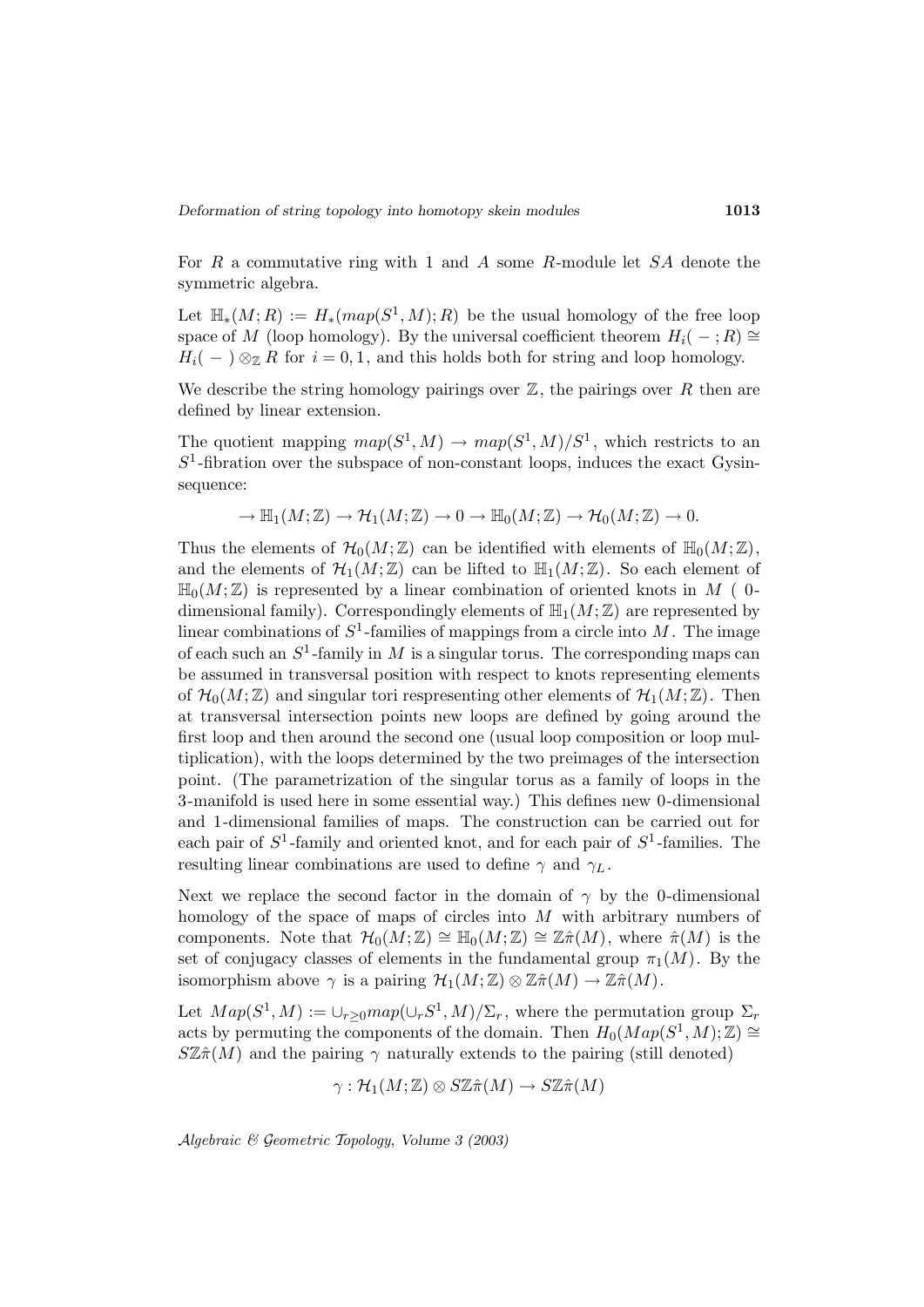using the Poisson identity

 $\gamma(a \otimes xy) = \gamma(a \otimes x)y + x\gamma(a \otimes y).$ 

It follows by some easy computation that  $\gamma$  induces on  $\mathcal{S}\mathbb{Z}(\mathcal{F})$  the structure of a module over the Lie algebra  $\mathcal{H}_1(M;\mathbb{Z})$  (compare also lemma 2 below). By definition the extension is the linear combination of the loop compositions at all intersections of a parametrized singular torus with the components of a link in M (whose homotopy classes correspond to a given element in  $S\mathbb{Z}\hat{\pi}(M)$ ). The two curves, which are composed at some intersection point of a singular torus with the link, are the corresponding curve in the family  $S^1 \to map(S^1, M)$  and the corresponding component of the link. Note that a given loop of the  $S^1$ family can have transverse intersections with several components of the link. Then the collection of loops resulting from loop composition for one of those intersection points is a map of circles whose images in  $M$  are not disjoint. It is the starting observation of this paper that this can be avoided using higher order transversality following [15].

**Definition 2** Let  $U \subset Map(S^1, M)$  be an open subspace. Assume that a 0-chain in  $Map(S^1, M)$  is represented by elements in U and a 1-chain in  $map(S^1, M) \subset Map(S^1, M)$  is given. Then assume that the 0-chain and the 1-chain (more precisely the representing families in  $Map(S^1, M)$ ) are approximated such that their intersection is transversal in the sense of Chas-Sullivan (i.e. the corresponding obvious evaluations are transverse maps to  $M$ ) and the following two additional conditions hold: (i) The 0-chain is approximated by maps in  $U$  and (ii) all maps of the 0-dimensional family, which result by smoothing or loop composition at intersection points according to the definition given in  $[2]$ , are contained in U. Then we say that the resulting 0-dimensional family (and its homology class) is defined by the Chas-Sullivan procedure (with respect to  $U$ ).

**Remark 3** Loop composition is the standard operation in homotopy theory while smoothing is the standard operation in link theory. There is no difference in the definition of  $\gamma$  because the resulting 0-dimensional families defined by the Chas-Sullivan procedure are the same (the corresponding links are link homotopic). It can easily be seen that  $\gamma_L$  can also be defined using smoothing. But the general string interactions in [2] a priori require the use of loop composition since the resolutions take place along high dimensional cells of intersections.

The main example considered in this paper is  $U = \mathcal{D}(S^1, M)$ , the space of maps with disjoint images of its components, which is denoted the *Milnor space* of M.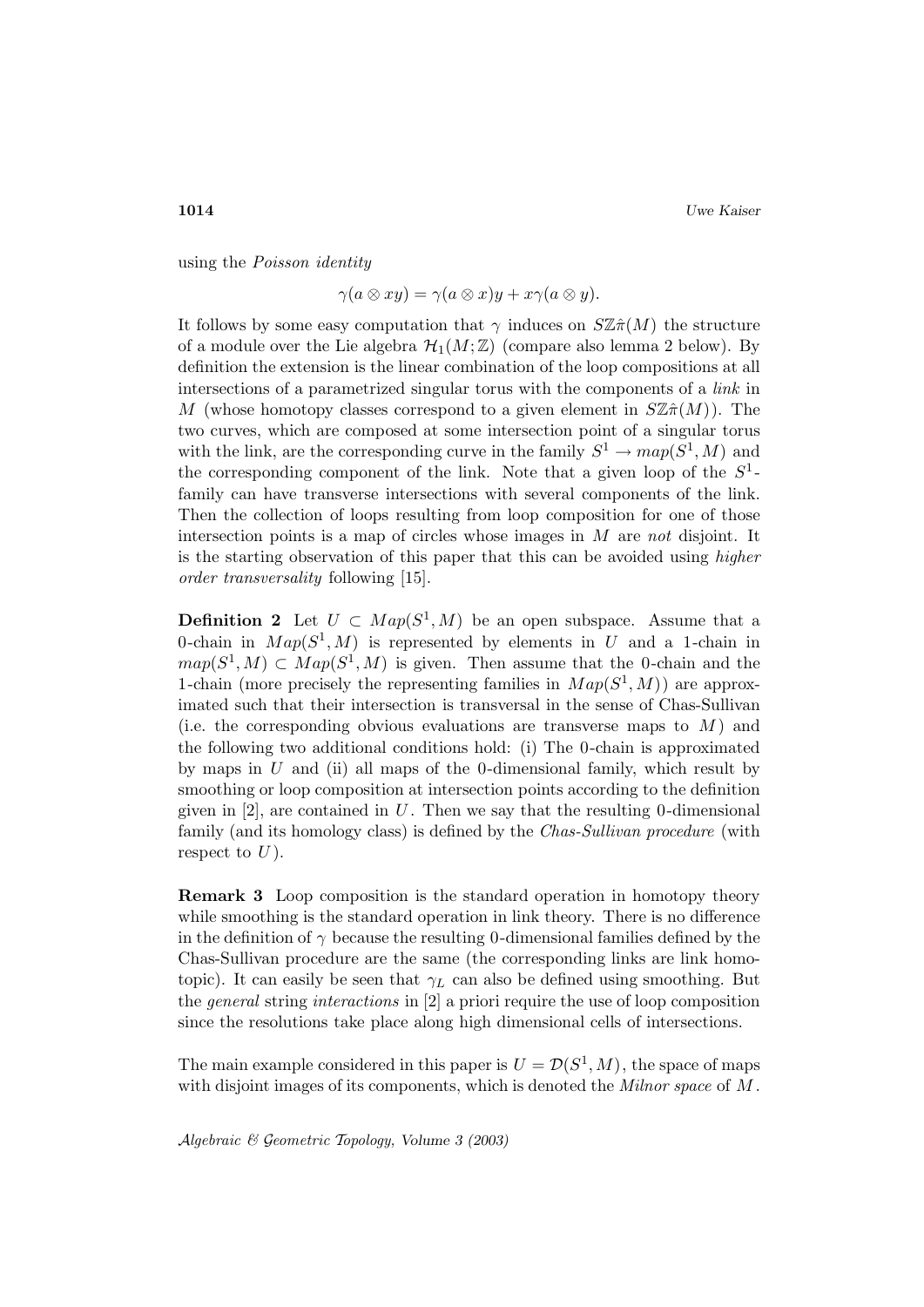The path-components of this space are the link homotopy classes of oriented links in M [16]. Then  $H_0(\mathcal{D}(S^1, M)) \cong \mathbb{Z}\mathcal{L}(M)$ . The inclusion  $\mathcal{D}(S^1, M) \subset$  $Map(S^1, M)$  induces the homomorphism

$$
\mathfrak{h}:\mathbb{Z}\mathcal{L}(M)\to S\mathbb{Z}\hat{\pi}(M),
$$

which assigns to each link the unordered sequence of the homotopy classes of its components.

In order to achieve the transversality necessary for the Chas-Sullivan procedure we define an operation, which takes the union of two families of maps of circles in M with the same parameter space. Let  $\widetilde{Map}(S^1, M) := \cup_{r>0} map(\cup_r S^1, M)$ with the natural projection (a covering map away from maps with two equal component maps)  $\widetilde{Map}(S^1, M) \to Map(S^1, M)$ . Next consider the map

$$
\widetilde{Map}(S^1,M)\times \widetilde{Map}(S^1,M)\rightarrow \widetilde{Map}(S^1,M),
$$

defined by the disjoint union of maps

$$
map(\cup_r S^1, M) \times map(\cup_s S^1, M) \to map(\cup_{r+s} S^1, M).
$$

**Remark 4** There are the induced maps after taking the quotient by permutation actions:

$$
map(\cup_r S^1, M)/\Sigma_r \times map(\cup_s S^1, M)/\Sigma_s \to map(\cup_{r+s} S^1, M)/\Sigma_{r+s},
$$

and thus  $Map(S^1, M) \times Map(S^1, M) \rightarrow Map(S^1, M)$ . The induced map in homology and the Künneth homomorphism define the homomorphism of degree 0 (graded commutative multiplication):

$$
H_*(Map(S^1, M); \mathbb{Z}) \otimes H_*(Map(S^1, M); \mathbb{Z}) \to H_*(Map(S^1, M); \mathbb{Z}),
$$

which restricts to the standard multiplication in 0-dimensional homology

$$
S\mathbb{Z}\hat{\pi}(M)\otimes S\mathbb{Z}\hat{\pi}(M)\to S\mathbb{Z}\hat{\pi}(M).
$$

used above. (Note that  $S\mathbb{Z}\hat{\pi}(M)$  is multiplicatively generated by  $\mathbb{Z}\hat{\pi}(M)$ .) This multiplication in homology and similar structures will be essential for developing generalizations of the deformation theory discussed in future work.

Now given an element in  $\widetilde{Map}(S^1, M)$  represented by some embedding e, consider the constant loop  $S^1 \to \widetilde{Map}(S^1, M)$  in e. Its union with a 1-dimensional family  $\ell : S^1 \to map(S^1, M) \subset \widetilde{Map}(S^1, M)$  defines a new 1-dimensional family  $\ell_e$ . The following result is easily proved.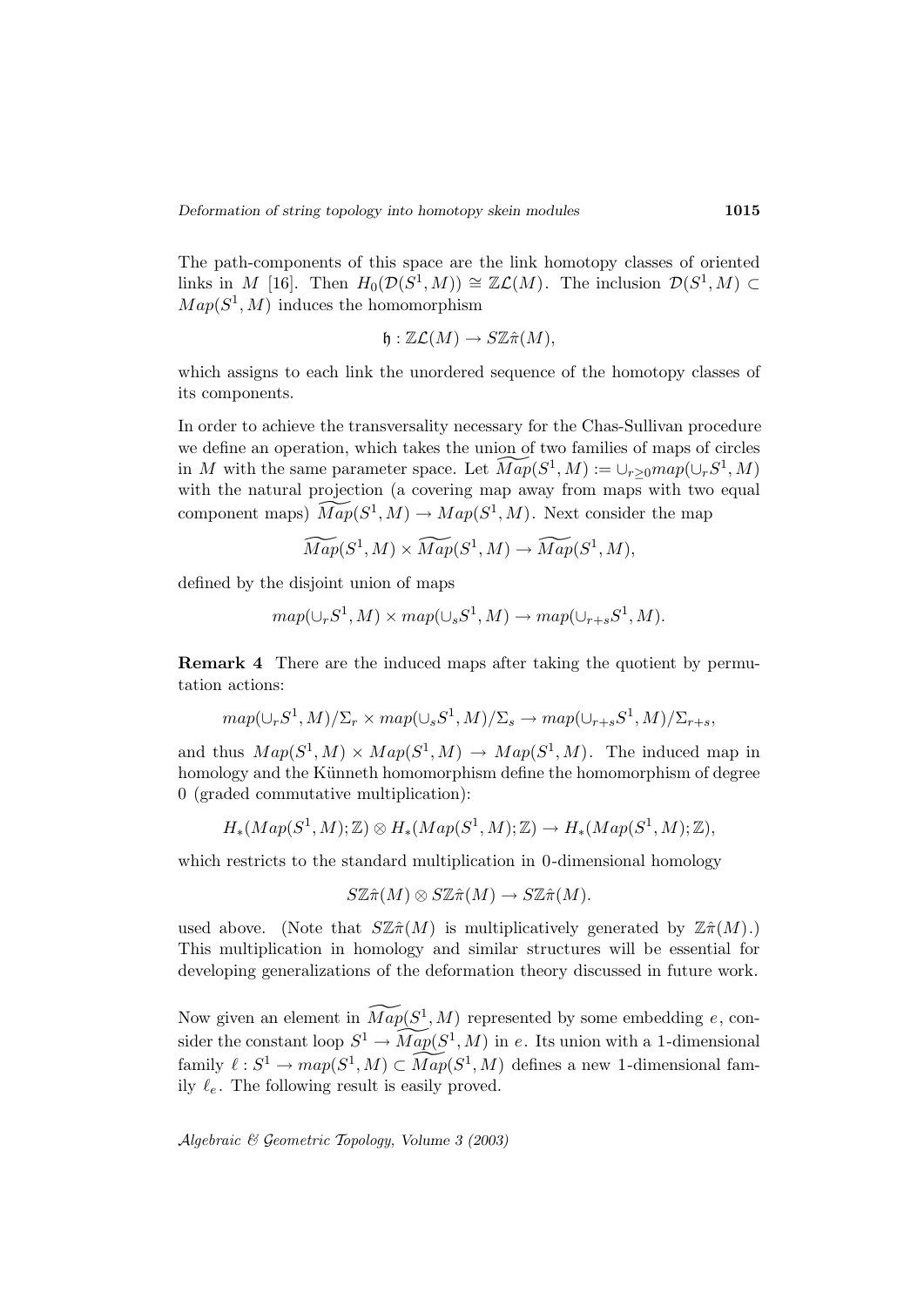**Lemma 1** After approximation of e and  $\ell$  it can be assumed that  $\ell_e$  is *transversal, i.e. the maps*  $\cup_r S^1 \to M$  *in the family given by*  $\ell_e$  *are all embeddings except for a finite number of parameters. For those parameters the maps are immersions with a single transverse double-point.*

Here we will only need the *weak transversality* version of the previous transversality lemma for link homotopy (compare [8]). Then  $\ell_e : S^1 \to Map(S^1, M)$  is transversal as follows: All maps in the family are embeddings (in particular have disjoint images of components) except for a finite set of *singular* parameters. At a singular parameter the corresponding map  $\cup_r S^1 \to M$  is an immersion (actually the image of an immersion in  $\widetilde{Map}(S^1, M)$  projected to  $Map(S^1, M))$ with a single *transverse* double-point of distinct components. Then the linear combination, defined by smoothing at all intersection points, is defined by the *Chas-Sullivan procedure* according to definition 1 and  $U = \mathcal{D}(S^1, M)$ .

The following algebraic language is very useful. Let  $A, B$  be modules over commutative rings  $R, R'$  and let  $\delta : R \to R'$  be a ring homomorphism. Then a homomorphism  $h: A \to B$  is a homomorphism of abelian groups satisfying  $h(rx) = \delta(r)h(x)$  for all  $r \in R$  and  $x \in A$ . If R a commutative ring with 1 and  $\delta : \mathbb{Z} \to R$  is the injection defined by the unit then a homomorphism is just a homomorphism of underlying abelian groups.

Now recall that the ring R is equipped with the ring epimorphism  $\varepsilon : R \to \mathbb{Z}$ . There is the induced homomorphism

$$
\varepsilon_*: \mathcal{H}_1(M; R) \cong \mathcal{H}_1(M; \mathbb{Z}) \otimes_{\mathbb{Z}} R \xrightarrow{id \otimes \varepsilon} \mathcal{H}_1(M; \mathbb{Z}) \otimes_{\mathbb{Z}} \mathbb{Z} \cong \mathcal{H}_1(M; \mathbb{Z}).
$$

In general, homomorphisms from free R-modules to free abelian groups induced by  $\varepsilon$  will be denoted  $\varepsilon_*$ .

**Definition 3** Consider a quadruple  $(A, \alpha_A, \beta_A, \gamma_A)$  with A an R-module with epimorphisms  $\alpha_A, \beta_A$  as follows:

$$
R\mathcal L(M)\;\stackrel{\alpha_A}{-\!\!\!-\!\!\!-\!\!\!\longrightarrow}\; A\;\stackrel{\beta_A}{-\!\!\!-\!\!\!\longrightarrow}\; S\mathbb Z \hat \pi(M),
$$

such that  $\beta_A \circ \alpha_A$  is the epimorphism

$$
R\mathcal{L}(M) \xrightarrow{\varepsilon_*} \mathbb{Z}\mathcal{L}(M) \xrightarrow{\mathfrak{h}} S\mathbb{Z}\hat{\pi}(M),
$$

and  $\gamma_A : \mathcal{H}_1(M; R) \otimes A \to A$  is R-linear and defined on representative links by the Chas Sullivan procedure. Then  $(A, \alpha_A, \beta_A, \gamma_A)$ , or briefly  $\gamma_A$ , is called a geometric R-deformation of  $\gamma$ .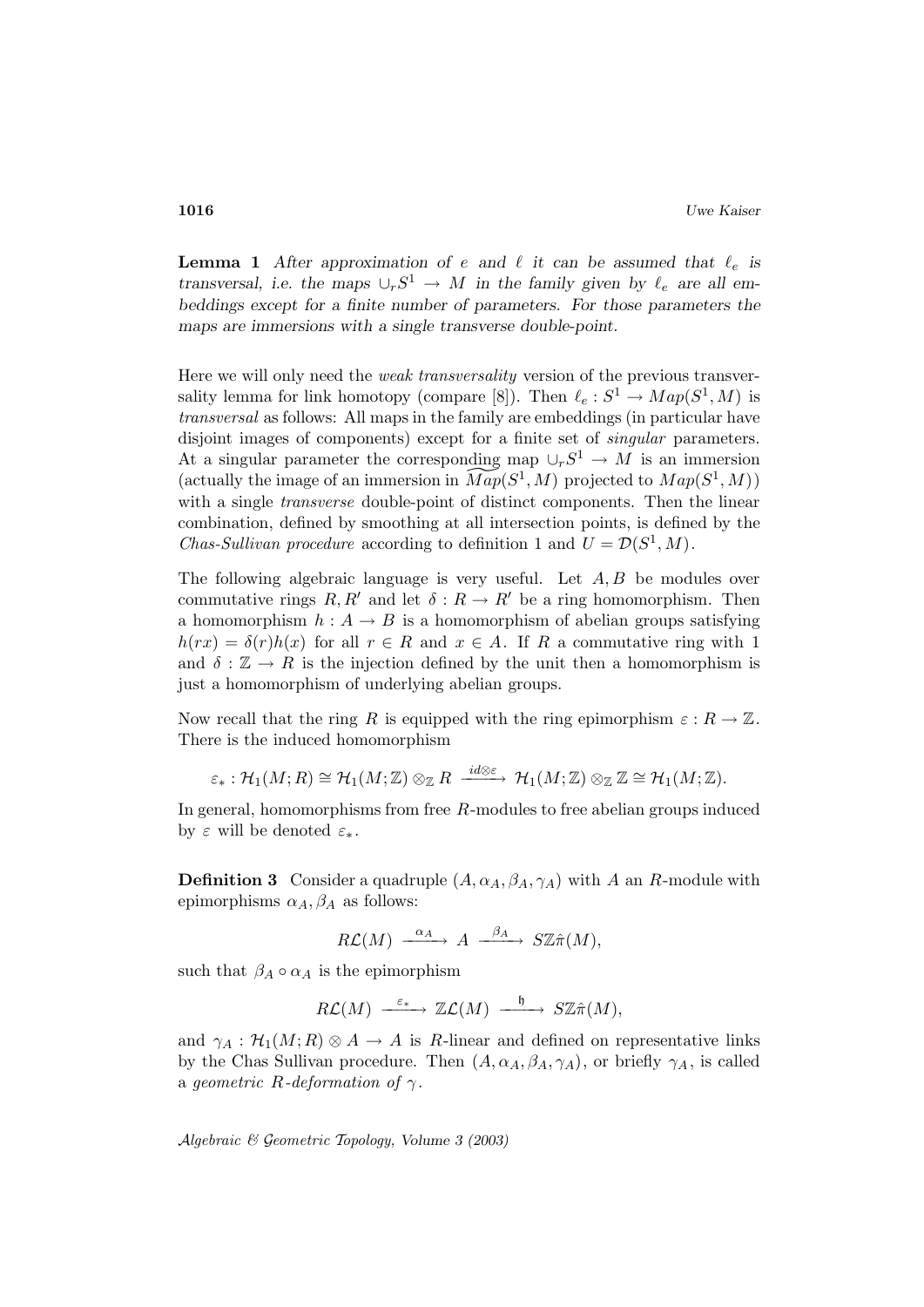**Remark 5** It follows that there is the commuting diagram

$$
\mathcal{H}_1(M;R) \otimes A \longrightarrow A
$$
  
\n
$$
\varepsilon_* \otimes \beta_A \downarrow \qquad \beta_A \downarrow
$$
  
\n
$$
\mathcal{H}_1(M; \mathbb{Z}) \otimes S\mathbb{Z} \hat{\pi}(M) \longrightarrow S\mathbb{Z} \hat{\pi}(M)
$$

**Example 3** The trivial example of a geometric R-deformation of  $\gamma$  is given by

$$
A := H_0(Map(S^1, M); R) \cong R\mathcal{L}(M)/a,
$$

where a is the submodule generated by  $K_{+} - K_{-}$  for all  $K \in \mathcal{L}(M)$ . Note that there is the canonical homomorphism

$$
\beta_A: SR\hat{\pi}(M) \cong H_0(Map(S^1, M); R) \to H_0(Map(S^1, M), \mathbb{Z}) \cong S\mathbb{Z}\hat{\pi}(M)
$$

induced by  $\varepsilon$ . The pairing  $\gamma_A$  is defined by R-linear extension of  $\gamma$ . Note that this trivial geometric  $R$ -deformation is not co-universal in the sense that each geometric R-deformation maps onto it. In fact, the Hoste-Przytycki homotopy skein module maps onto the trivial geometric  $R$ -deformation if and only if it is free.

Recall that an R-module A is a module over the R-Lie algebra  $\mathcal{H}_1(M;R)$  if there is defined an R-homomorphism:  $\mathcal{H}_1(M;R) \to End_R(A)$ , which maps the given Lie-bracket  $\gamma_L$  on  $\mathcal{H}_1(M;R)$  to the endomorphism Lie-bracket.

The following result is immediate from the argument on page 2 of [2] proving the bracket property in string topology, and the fact that the deformation is geometric.

**Lemma 2** If A is a geometric R-deformation of  $\gamma$  then  $\gamma_A$  induces on A the *structure of an R-Lie algebra over*  $\mathcal{H}_1(M; R)$ *.* 

The induced structure on A of a module over the Chas-Sullivan Lie algebra is called a geometric R-deformation of the module  $\mathcal{H}_0(M;\mathbb{Z})$  over the Lie algebra  $\mathcal{H}_1(M;\mathbb{Z})$ .

The result of lemma 2 is central for the constructions in this paper. Thus for the convenience of the reader we give the argument of Chas-Sullivan in the language and orientation conventions used in this paper. The argument also hints into a direction of a general homology and intersection theory of transversal chains in the mapping spaces considered here.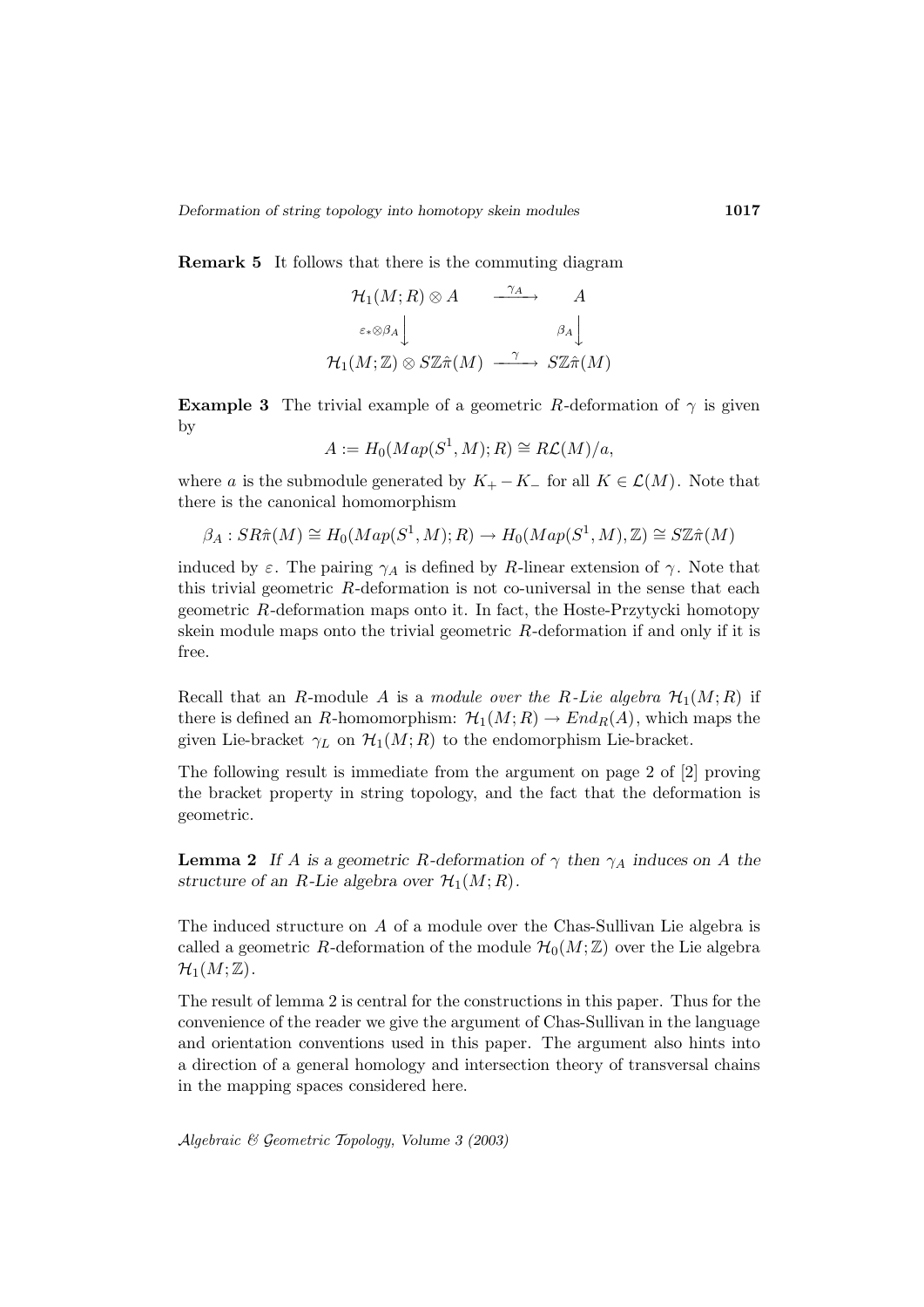**Proof** For the proof let  $\gamma := \gamma_A$ . We want to show that the Jacobi-identity holds in the form

$$
\gamma(\gamma_L(a,b),x) = \gamma(a,\gamma(b,x)) - \gamma(b,\gamma(a,x))
$$
\n(1)

for  $x \in A$  and and  $a, b \in H_1(M; R)$ . Since A is generated by link homotopy classes of oriented links in  $M$  we can assume that  $x$  is represented by some oriented r-component link  $K$  in  $M$ . Moreover  $a, b$  can be represented by two families  $S^1 \to map(S^1, M)$ . Using the union operation above,  $\gamma_L(a, b)$ is represented by smoothing at the singular points of the resulting family of maps  $f_{ab} : S^1 \times S^1 \to map(S^1 \cup S^1, M)$ . This is a collection of oriented immersed loops  $\ell_{ab}$  in  $S^1 \times S^1$ . Now take the union of  $f_{ab}$  with the family  $S^1 \times S^1 \rightarrow map(\cup_r S^1, M)$ , which maps constantly, using a parametrization of K. By approximation of the original  $S^1$ -families we can assume that the resulting family  $S^1 \times S^1 \to map(S^1 \cup S^1 \cup \cup_r S^1, M)$  is transversal in Lin's sense (compare [15], [8] and section 4). Because of the fact that the family is constant on the last r components the curves of singular points  $\ell_{a,x}$ , where the first component intersects a component of  $K$  is a union of oriented merdian curves  $\{*\}\times S^1$  on  $S^1\times S^1$ . Similarly the curves  $\ell_{b,x}$  form a collection of oriented longitudinal curves  $S^1 \times \{*\}$  on  $S^1 \times S^1$ . Now the singular points corresponding to  $f_{ba}$  form the collection of oriented immersed loops  $\ell_{ba}$  resulting from  $\ell_{ab}$  by application of the switch homeomorphism  $S^1 \times S^1 \to S^1 \times S^1$ . For any two oriented immersed loops  $\ell_1, \ell_2$  on  $S^1 \times S^1$  intersecting transversely let  $\ell_1 \cdot \ell_2 \in A$ denote their *oriented intersection in A*, which is given by the sum of signed smoothings for all intersection points of  $\ell_1$  and  $\ell_2$ . In fact each intersection point determines an immersion in  $\mathcal{K}^2(M) \cup \mathcal{K}^3(M)$  (compare section 4), which determines a link homotopy class of a smoothed link  $\pm K_{00}$  for a suitable  $K_{**}$ . If  $\ell'_{a,x}$  (respectively  $\ell'_{b,x}$ ) denote the images of  $\ell_{a,x}$  (respectively  $\ell_{b,x}$ ) under the switch map then  $\ell_{a,x} \cdot \ell_{b,x} = -\ell'_{a,x} \cdot \ell'_{b,x} = \ell'_{b,x} \cdot \ell'_{a,x} \in A$ , since switching the order of two curves on a torus changes the intersection number, and the corresponding smoothed links coincide. Here the map into  $map(\cup_{r+2}S^1, M)$  on the image of the torus under the switch map is defined by composing the switch map with the map on the domain torus. Similarly  $\ell_{ab} \cdot \ell_{a,x} = -\ell_{ba} \cdot \ell'_{a,x}$ . Now consider the following computation of intersections in A of oriented curves on  $S^1 \times S^1$ :

$$
\ell_{ab} \cdot (\ell_{a,x} \cup \ell_{b,x})
$$
  
=\ell\_{ab} \cdot \ell\_{b,x} + \ell\_{a,x} \cdot \ell\_{b,x} + \ell\_{ab} \cdot \ell\_{a,x} - \ell\_{a,x} \cdot \ell\_{b,x}  
=\ell\_{ab} \cdot \ell\_{b,x} + \ell\_{a,x} \cdot \ell\_{b,x} - \ell\_{ba} \cdot \ell'\_{a,x} - \ell'\_{b,x} \cdot \ell'\_{a,x}  
=\ell\_{ab} \cdot \ell\_{b,x} + \ell\_{a,x} \cdot \ell\_{b,x} - (\ell\_{ba} \cdot \ell'\_{a,x} + \ell'\_{b,x} \cdot \ell'\_{a,x})

Now the first line coincides with the left hand side of equation (1) and the last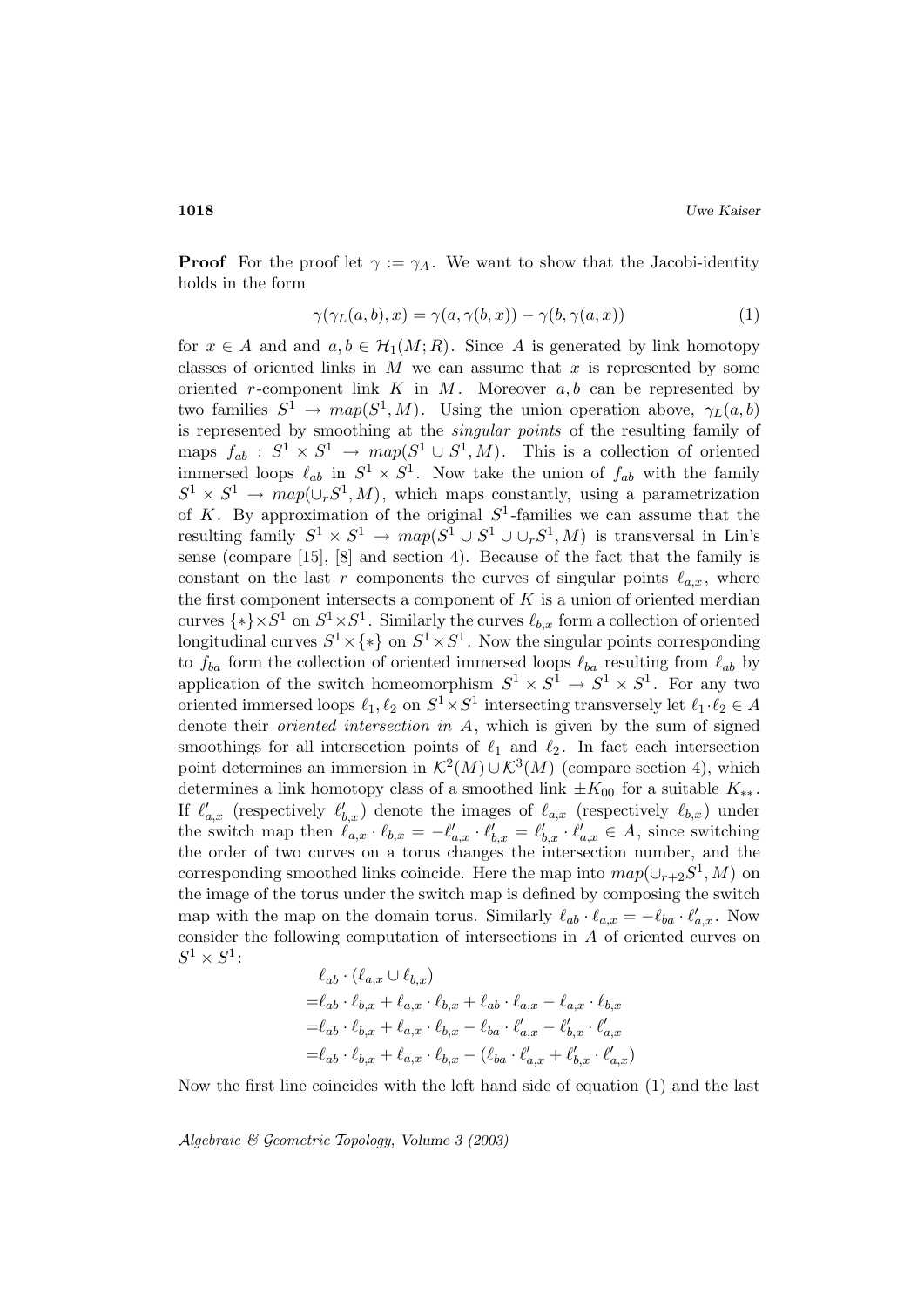line coincides with the right hand side of (1).

**Remark 6** (a) Note that the R-module structure does not play any role in the proof of the lemma. This is because we actually prove the Jacobi-indentity on the level of the R-homomorphism

$$
\mathcal{H}_1(M;R)\otimes R\mathcal{L}(M)\to A,
$$

defined by composition with  $\alpha_A$  in the second factor, and

$$
\mathcal{H}_1(M;R)\cong\mathcal{H}_1(M;\mathbb{Z})\otimes_\mathbb{Z} R
$$

holds. (This requires lifting elements from A to  $R\mathcal{L}(M)$ .) The R-module structure itself is only important for choosing submodules  $a \text{ }\subset R\mathcal{L}(M)$  for which the image of the pairing above in  $R\mathcal{L}(M)/a \cong A$  is well-defined.

(b) The union of all closed oriented curves  $\ell_{ab}$ ,  $\ell_{a,x}$  and  $\ell_{b,x}$  in the proof of the lemma comes naturally equipped with a transverse map into  $Map(S^1, M)$ and thus is a transverse 1-dimensional cycle (see lemma 1 above).

**Definition 4** A universal geometric R-deformation of  $\gamma$  is a geometric Rdeformation

 $(C, \alpha_C, \beta_C, \gamma_C)$  such that for each geometric R-deformation  $(A, \alpha_A, \beta_A, \gamma_A)$  of  $\gamma$  the following holds:  $\alpha_A = \alpha_C \circ \delta_A$  for a unique epimorphism  $\delta_A : C \to A$ , which fits into the commuting diagram:

$$
\mathcal{H}_1(M;R) \otimes C \xrightarrow{\gamma_C} C
$$

$$
id \otimes \delta_A \downarrow \qquad \delta_A \downarrow
$$

$$
\mathcal{H}_1(M;R) \otimes A \xrightarrow{\gamma_A} A
$$

It follows easily from the definitions that a universal geometric  $R$ -deformation of  $\gamma$  is unique up to isomorphism of Lie algebra modules.

**Remark 7** By theorem 3 the universal geometric R-deformation is the quotient of  $R\mathcal{L}(M)$  by the R-submodule generated by integrability relations. Note that the R-homomorphism  $W(M; R) \to SR\hat{\pi}(M)$  defined from universality of  $\gamma_u^R$  is the natural one induced by h (compare the beginning of section 4).

Algebraic & Geometric Topology*, Volume 3 (2003)*

 $\Box$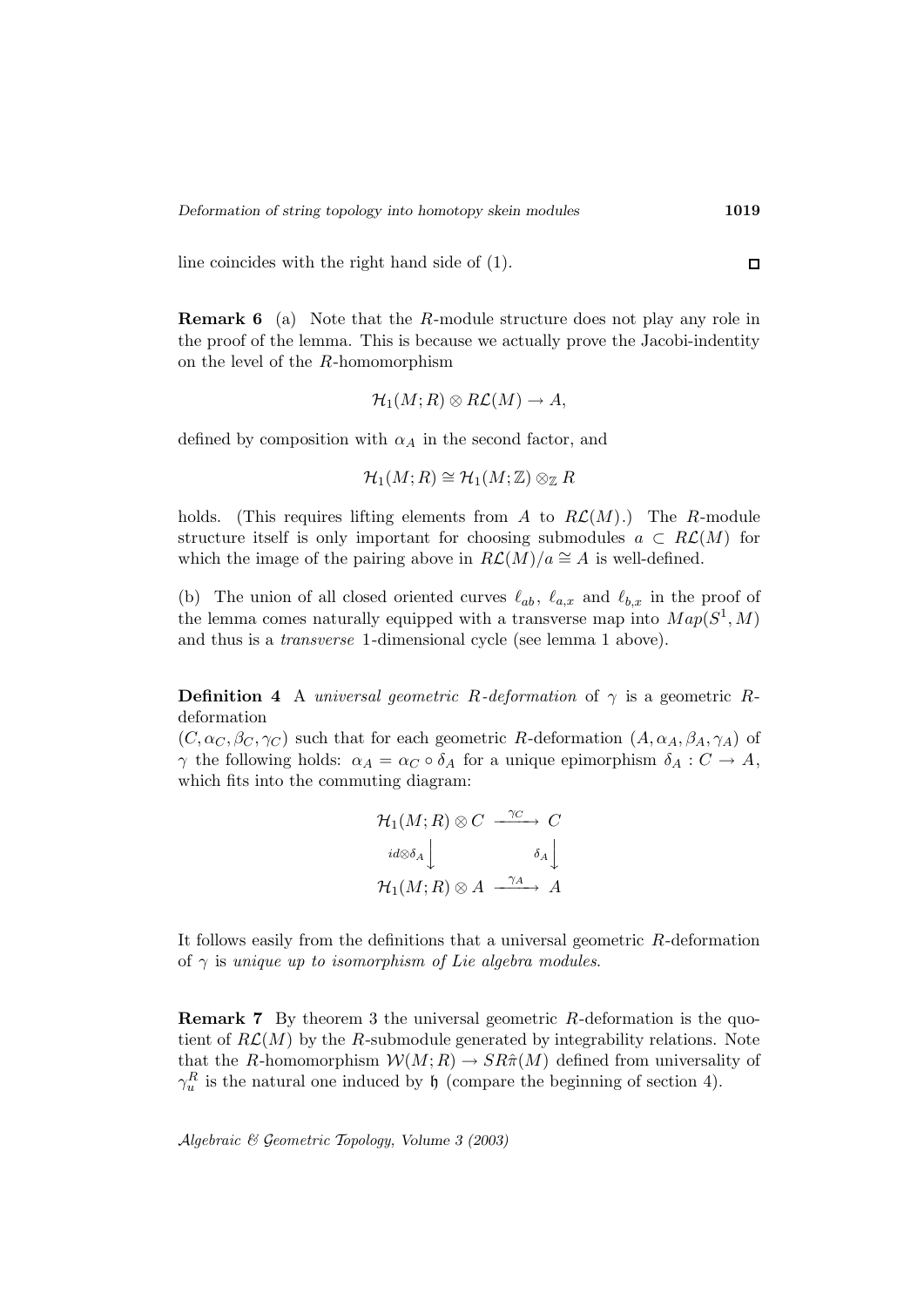# **3 Homotopy skein modules and string topology pairings**

Throughout this section let  $R = \mathbb{Z}[z]$ .

In [8] the author has given a presentation of  $\mathcal{C}(M)$  as a quotient of the free module  $SR\hat{\pi}(M)$  by a submodule of relations defined geometrically by formal sums resulting from smoothing crossings at points of intersections of singular tori with standard links in M and expanding in terms of standard links. (The standard links are identified with elements of  $SR\hat{\pi}(M)$ .) For our purposes it is useful to state the presentation in a form involving the filtration by the number of components.

Let r be a non-negative integer and let  $\mathcal{L}_r(M)$  be the set of link homotopy classes of oriented links in M with  $\leq r$  components. The module  $\mathcal{C}_r(M)$ is defined as the quotient of  $R\mathcal{L}_r(M)$  by the submodule  $c_r(M)$  of homotopy Conway skein relations for all triples  $(K_{\pm}, K_0)$  with  $K_{\pm} \in \mathcal{L}_r(M)$ . (Note that  $K_0 \in \mathcal{L}_{r-1}(M)$  for all relations in  $c_r(M)$ .)

There are obvious homomorphisms  $\iota_r : C_r(M) \to C_{r+1}(M)$  such that  $\mathcal{C}(M)$ is the direct limit with respect to the  $\{\iota_r\}$ . In particular there are natural homomorphisms  $C_r(M) \to C(M)$  induced by inclusions  $\mathcal{L}_r(M) \to \mathcal{L}(M)$ . But the projection  $R\mathcal{L}(M) \to R\mathcal{L}_r(M)$ , which is defined by mapping all links with  $\geq r+1$  components trivially, does in general not induce a homomorphism from  $\mathcal{C}(M)$  to  $\mathcal{C}_r(M)$ .

For  $r \geq 0$  let  $\mathfrak{b}_r(M)$  be the set of unordered sequences of elements of  $\hat{\pi}(M)$ of length r. Then  $\mathfrak{b}_0(M)$  is the set with the only element given by the empty sequence  $\emptyset$  of length 0. Let

$$
\mathfrak{b}(M):=\cup_{r\geq 0}\mathfrak{b}_{r}(M)
$$

be the set of all unordered sequences of elements in  $\hat{\pi}(M)$ . This is the natural basis of monomials of  $SR\hat{\pi}(M)$  (as R-module). If  $\mathfrak{b}(M) := \mathfrak{b}(M) \setminus \{\emptyset\}$ . then  $R\mathfrak{b}(M)$  is also an R-algebra but without a unit element.

**Remark 8** If  $\mathcal{L}(M)$  is replaced by  $\mathcal{L}(M)$  and  $\mathfrak{b}(M)$  is replaced by  $\mathfrak{b}(M)$  then the definitions and results of section 2 hold for reduced modules, as noticed in the introduction.

Choose a representative oriented link  $K_{\alpha}$  for each element  $\alpha \in \mathfrak{b}_r(M)$ . The link homotopy classes of these links form a generating set of  $C_r(M)/\ell_{r-1}(C_{r-1}(M))$ . The epimorphisms

$$
\sigma_r: R(\cup_{0\leq j\leq r}\mathfrak{b}_j(M))\to \mathcal{C}_r(M)
$$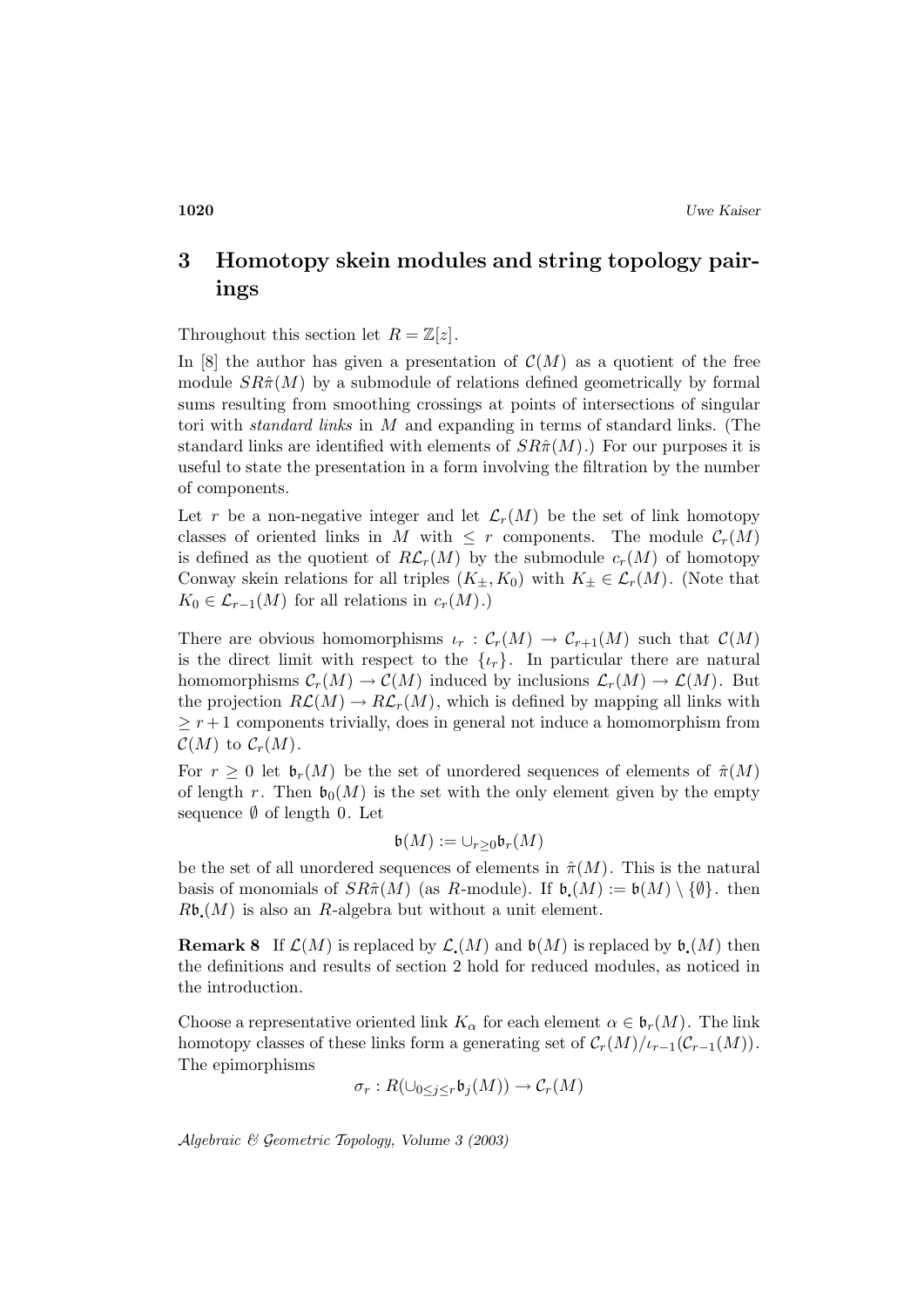induce the standard link epimorphism

$$
\sigma: SR\hat{\pi}(M) \to \mathcal{C}(M).
$$

For  $\alpha \in \mathfrak{b}_r(M)$  let  $f : S^1 \to M$  be a knot representing some element  $\alpha_0 \in$  $\hat{\pi}(M)$ , which appears in  $\alpha$ . Let  $\delta \in \pi_1(map(S^1, M), f)$  be represented by a map  $h: S^1 \to map(S^1, M)$ . Consider a representative link g with componenents whose homotopy classes correspond to the elements of  $\alpha \setminus \alpha_0$ . Then consider  $S^1 \to map(\cup_{r+1} S^1, M)$ , which is defined by taking the union of h with the constant mapping to  $g$ , as defined in section 2. After approximation of  $h$  it can be assumed that the corresponding family satisfies the transversality conditions discussed in section 2 (see also section 4). Thus for a finite number of parameters, there will be transverse double-points of h with a component of  $g$ , and these are the only singularities. Then, for each *singular* parameter, consider the smoothed link, which results by smoothing the corresponding crossing. Expand this link in terms of standard links, which are identified with the corresponding elements of  $\mathfrak{b}(M)$ . This defines elements  $\Theta(\alpha, \alpha_0, h) \in SR\hat{\pi}(M)$  which, after multiplication by z, generate the module  $\mathcal{R} \subset SR\hat{\pi}(M)$  of relations. Note that the relations resulting from  $\alpha \in \mathfrak{b}_r(M)$  are well-defined modulo those relations resulting from elements in  $\mathfrak{b}_{r'}(M)$  for  $r' < r$ .

The ring epimorphism  $R \to \mathbb{Z}$ , defined by  $z \mapsto 0$ , induces the epimorphism

 $\mathcal{C}(M) \to S\mathbb{Z}\hat{\pi}(M).$ 

Its composition with  $\sigma$  is the natural epimorphism  $SR\hat{\pi}(M) \to S\mathbb{Z}\hat{\pi}(M)$  induced by the the ring epimorphism.

The following is a reformulation of results from [8]. It shows that the structure of the Hoste-Przytycki modules is determined by pairings, which form a tower of geometric R-deformations of  $\gamma$ .

**Theorem 5** *For each non-negative integer* r *there is a well-defined pairing*

$$
\gamma_r: \mathcal{H}_1(M;R)\otimes \mathcal{C}_r(M)\to \mathcal{C}_r(M),
$$

*which is a geometric R-deformation of*  $\gamma$ , and there is an isomorphism

$$
C_{r+1}(M) \cong (C_r(M)/z \cdot im(\gamma_r)) \oplus R\mathfrak{b}_{r+1}(M),
$$

*induced by*  $\iota_r$  *and*  $\sigma_r$ *.* 

**Proof** Let  $map_f(S^1, M)$  be the component of  $map(S^1, M)$  containing the map f with free homotopy class  $[f] \in \hat{\pi}(M)$ . There is the epimorphism

$$
\rho: \bigoplus_{[f]\in \hat{\pi}(M)} \mathbb{Z}\pi_1(map(S^1,M),f) \to \bigoplus_{[f]\in \hat{\pi}(M)} H_1(map_f(S^1,M)) \to \mathcal{H}_1(M).
$$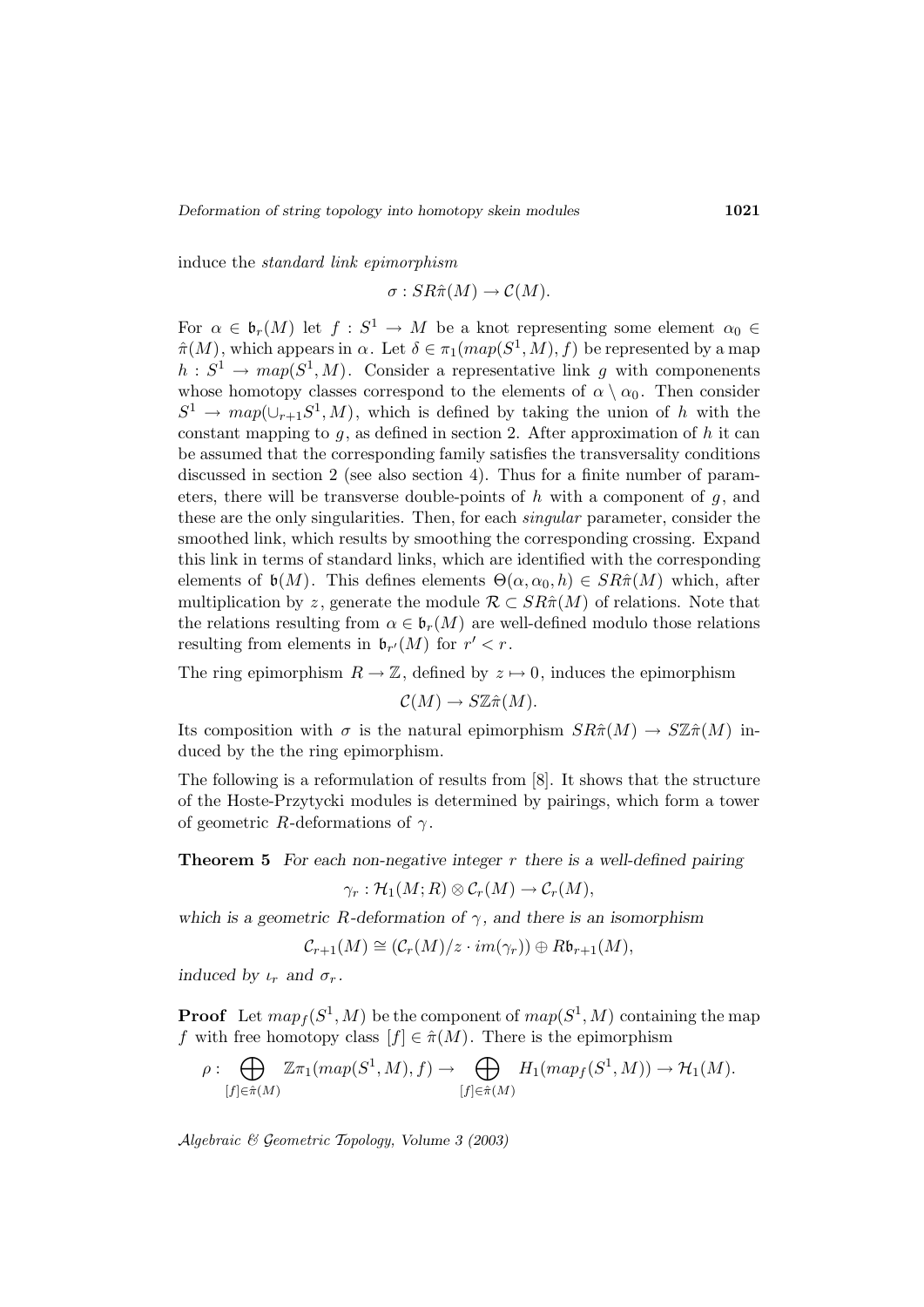The result of theorem 5 follows from the inductive presentation of  $\mathcal{C}(M)$  in [8], using the epimorphism  $\rho$  and the fact that  $\Theta(\alpha, \alpha_0, h)$  only depends on the image of h in  $\mathcal{H}_1(M)$ , which easily follows from the definition (compare also the arguments given in section 4, remark 12 (c). Alternatively well-definedness of the pairings  $\gamma_r$  can be proved from the universal pairing of theorem 3. In fact, the modules  $C_r(M)$  are quotients of  $W(M, R)$ : The homomorphism  $R\mathcal{L}(M) \to$  $R\mathcal{L}_r(M)$ , which maps links with  $\geq r+1$  components to zero, induces the epimorphism  $W(M) \to \mathcal{C}_r(M)$ . But all relations from immersions with  $\geq r+2$ components map trivially because the links in the corresponding integrability relation have  $\geq r+1$  components. The relations coming from immersions with  $\leq r+1$  components involve only links with  $\leq r$  components. These map trivially into  $C_r(M)$  since the relation submodule  $c_r(M)$  of  $C_r(M)$  contains the corresponding Conway triple terms.  $\Box$ 

**Remark 9** (a) The naturality of the pairings is described by the commuting diagram

$$
\begin{array}{ccc}\mathcal{H}_1(M;R)\otimes\mathcal{C}_{r-1}(M)&\xrightarrow{\gamma_{r-1}}&\mathcal{C}_{r-1}(M)\\ &\downarrow \scriptstyle id\otimes\iota_{r-1}\bigcup\limits_{\mu_{r-1}}&\iota_{r-1}\bigcup\limits_{\mu_{r-1}}\\ \mathcal{H}_1(M;R)\otimes\mathcal{C}_r(M)&\xrightarrow{\gamma_r}&\mathcal{C}_r(M)\end{array}
$$

In particular by theorem 5 the composition  $\gamma_r(x, -) \circ \iota_{r-1} \circ (z)$  is trivial on  $\mathcal{C}_{r-1}(M)$  for all  $x \in \mathcal{H}_1(M)$ . Here  $(z)$  is multiplication by z on  $\mathcal{C}_{r-1}(M)$ .

(b) Obviously theorem 1 follows from theorem 5 by taking direct limits.

(c) For  $r = 1$ ,  $C_1(M) \cong R\hat{\pi}(M)$  and  $\gamma_1$  is the original Chas-Sullivan pairing. Moreover by induction  $\mathcal{C}_r(M)$  is free if and only if the pairings  $\gamma_1, \gamma_2, \ldots, \gamma_{r-1}$ are trivial.

(d) It has been proved in [2] and [8] that for a hyperbolic 3-manifold M all pairings  $\gamma_r$  (and so  $\gamma_\infty$ ) are trivial. It is a conjecture (see [8]) that if M is not hyperbolic then  $\gamma_1$  is not trivial and thus  $\mathcal{C}(M)$  is not free.

**Proof of theorem 2** Each non-trivial  $\Theta(\alpha, \alpha_0, h) \in SR\hat{\pi}(M)$  generates ztorsion in the skein module. Thus, if  $\mathcal{C}(M)$  is free then all the  $\Theta$ -elements are trivial. But the  $\Theta$ -elements map onto the image of  $\gamma_{\infty}$  by a standard link epimorphism:

$$
\sigma: SR\hat{\pi}(M) \to \mathcal{C}(M),
$$

which maps  $\alpha \in \mathfrak{b}_r(M)$  to some oriented link  $K_\alpha \in \mathcal{L}_r(M)$  with homotopy classes corresponding to  $\alpha$  (for details compare [8]). Thus if  $\mathcal{C}(M)$  is free then the image of  $\gamma_{\infty}$  is trivial.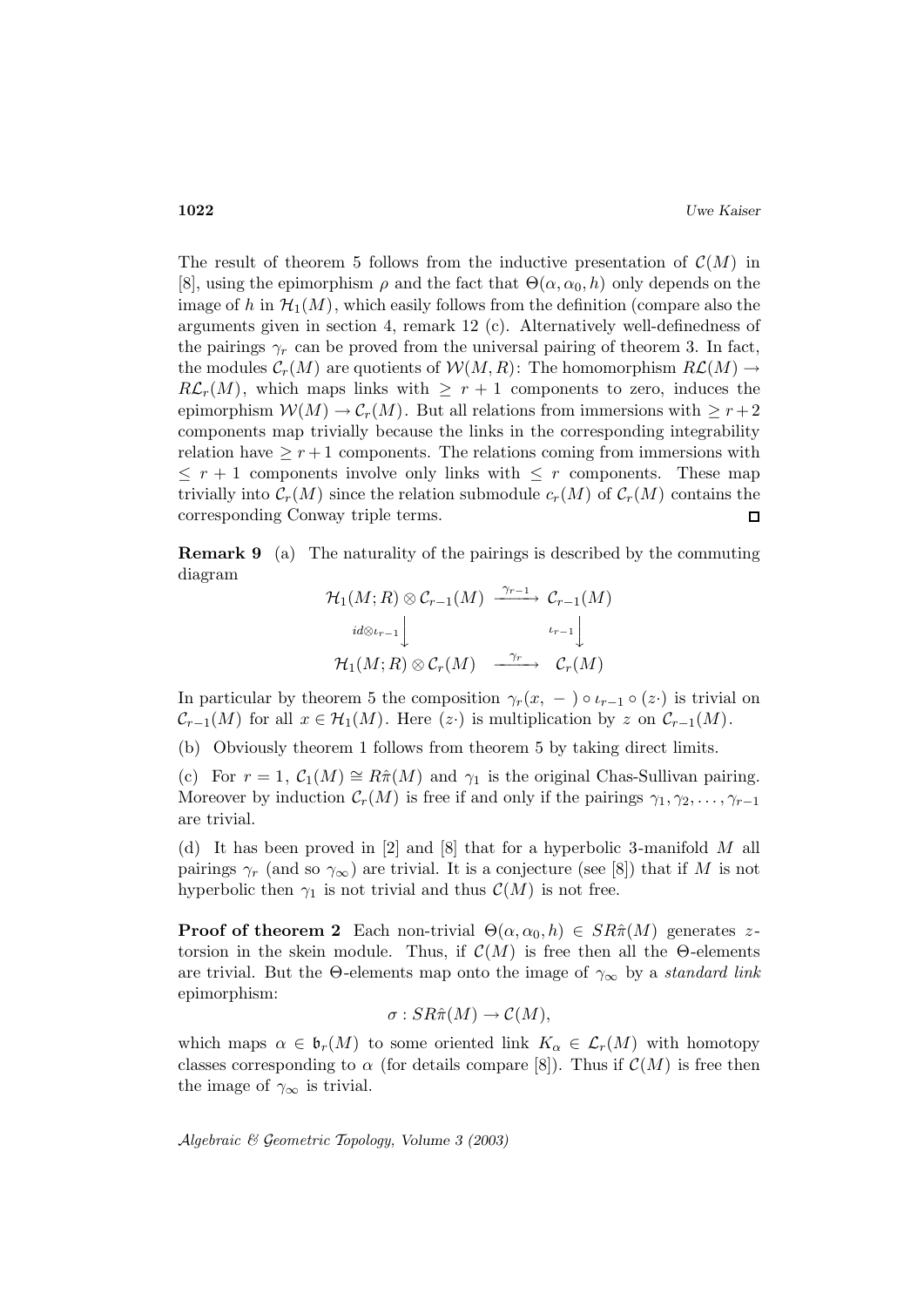Conversely suppose that  $\mathcal{C}(M)$  is not free. Choose the *smallest* non-negative integer r and a corresponding triple  $(\alpha, \alpha_0, h)$  such that  $\alpha \in \mathfrak{b}_r(M)$  and  $\Theta(\alpha,\alpha_0,h) \neq 0 \in SR\hat{\pi}(M)$ . Let  $K \in \mathcal{L}_{r-1}(M)$  be the isotopy class of a link with homotopy classes of components  $\alpha \setminus \alpha_0$ . (Note that by assumption  $\mathcal{C}_r(M)$ is free but  $\mathcal{C}_{r+1}(M)$  is not free.) It will be shown that  $\sigma(\Theta(\alpha,\alpha_0,h)) \notin \mathcal{R}$ , so its image in  $\mathcal{C}(M)$  is non-trivial. Note that, since  $\Theta(\alpha, a, h)$  is defined by expanding smoothed links with  $r$  components in terms of standard links with respect to  $\sigma$ , a standard link  $K_{\beta}$  with  $\beta \in \mathfrak{b}_{r-k}(M)$  appears with a scalar in  $\mathbb{Z}[z]$  divisible by  $z^k$  in that expansion. If x is trivial in  $\mathcal{C}(M)$  then it is a linear combination of elements  $z\Theta(\alpha', \alpha'_0, h')$  with  $\alpha' \in \mathfrak{b}_s(M)$  and  $s \geq r$ . But in such a linear combination each  $K_{\beta}$  with  $\beta \in \mathfrak{b}_{s-k}(M)$  appears with a scalar divisible by  $z^{s-k+1}$  and  $s-k+1 > r-k$  for all  $s \geq r$ . Thus  $\Theta(\alpha, \alpha_0, h)$  is not contained in R.  $\Box$ 

**Proof of the Z-torsion theorem** Let  $M = S^2 \times S^1$ . In the following the isomorphisms  $\pi_1(M) \cong H_1(M;\mathbb{Z}) \cong \mathbb{Z}$  and  $S\mathbb{Z}\hat{\pi}(M) \cong S\mathbb{Z}H_1(M;\mathbb{Z})$  are used.

It is easy to show that  $2zK = 0$ : Let K' be the 3-component link formed from K and a meridian curve  $S^1 \times \{*\} \subset S^2 \times S^1$  linking both components of K. Let  $K''$  be the disjoint union of  $K$  with an unknot contained in a 3-ball in  $M$ . By two applications of the Conway skein relation involving two crossing changes it follows that the difference  $K' - K''$  is 2zK. By using the belt trick (handle-slide) it can be seen that the two resulting smoothings are isotopic to K. Using the belt trick it also follows that  $K'$  and  $K''$  are isotopic, which shows that  $2zK = 0 \in \mathcal{C}(M)$ .

It will be shown that if  $nzK = 0$  is a relation in  $C(M)$  then n is even.

First a new link invariant  $lk^2$  in  $\mathbb{Z}_2$  is defined for links L in M for which the total homology class  $[L] \in H_1(M;\mathbb{Z})$  is even. Let  $L_{even}$  (respectively  $L_{odd}$ ) be the sublinks of those components of  $L$  with even homology classes (respectively odd homology classes). So  $L_{odd}$  has an even number of components. Then  $L_{even}$ bounds a (not necessarily oriented) surface. Its mod-2-intersection number with  $L_{odd}$  is an invariant of links in M. In fact, it only has to be checked that this number is not changed by a handle-slide. But a handle-slide of a component of  $L_{even}$  changes this number by the homology class of  $L_{odd}$ , which is even by assumption. The same argument shows that this number is not changed by a handle-slide on a component of  $L_{even}$ . Thus  $lk^2(L)$  is well-defined. Note that each crossing change of a component of  $L_{even}$  with a component of  $L_{odd}$  does change  $lk^2(L) \in \mathbb{Z}_2$  while crossing changes among components of  $L_{even}$  or  $L_{odd}$ do not change  $lk^2(L)$ .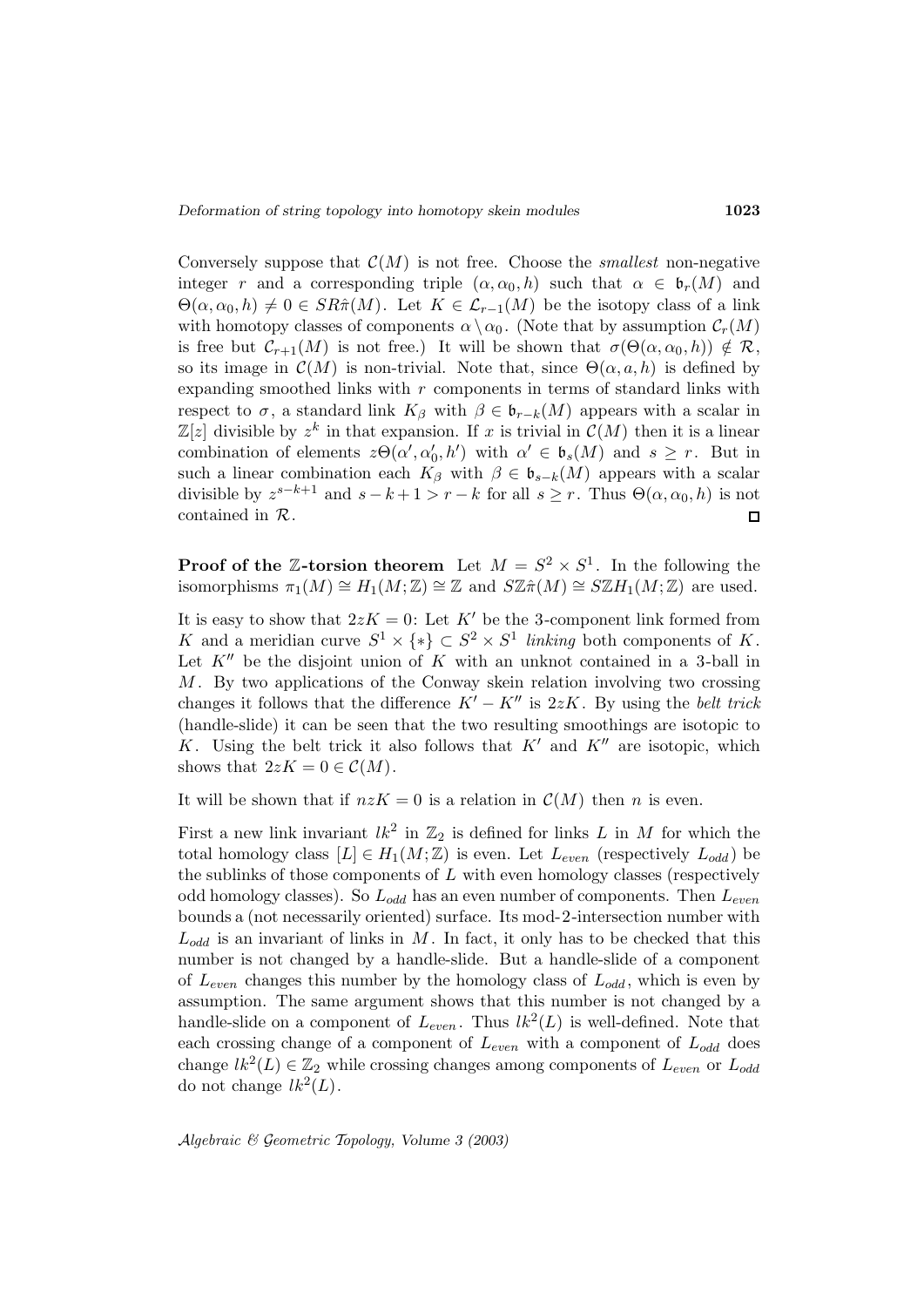In the following assume that  $K$  has been chosen to be the standard link for the element  $1 \cdot 1 \in \mathfrak{b}_2(M)$ . It follows from the proof of theorem 2 that a relation  $nzK = 0$  implies that

$$
nK = \sum_{h} \lambda_h \Theta(\alpha, \alpha_0, h) \tag{*}
$$

where h runs through a finite number of self-homotopies of standard links  $K_{\alpha}$ for  $\alpha \in \mathfrak{b}_3(M)$ . (By abuse of notation the sum is also over a set of those  $\alpha$ and corresponding  $\alpha_0$ .) This is because relations defined from  $\alpha \in \mathfrak{b}_r(M)$  for  $r > 3$  contain 2-component links only in higher powers of z and relations from  $\mathfrak{b}_2(M)$  contain only elements of  $\mathcal{L}_1(M)$ .

Now K can appear as a smoothing of a 3-component link  $K_{\alpha} = K'$  only if the homology classes of components of K<sup>'</sup> are given by  $\alpha = 1ab \in \mathcal{S}\mathbb{Z}H_1(M;\mathbb{Z})$ where  $1 \in H_1(M;\mathbb{Z})$  and  $a + b = 1 \in H_1(M;\mathbb{Z})$ . Without loss of generality we can assume that a is even and b is odd. Let  $K_1, K_a, K_b$  denote the corresponding components of K. Observe that the total homology class of  $K'$  is even and  $lk^2(K')$  is defined. Moreover  $lk^2(K')$  is changed by crossing changes of  $K_a$  with  $K_b$  or  $K_1$ , but remains unchanged by crossing changes of  $K_b$  with  $K_1$ . Now consider a transverse self-homotopy h of K' and the resulting linear combination of smoothings. Only the homology classes of the components of the smoothed links are of importance. In fact, by further applying skein relations only contributions divisible by  $z^2$  will appear. Consider only those terms in the linear combination containing terms with homology classes of both components odd. Note that a smoothing of  $K_b$  with  $K_1$  never can give rise to such a term because it contains an even homology class. If  $a \neq 0$  then a smoothing of  $K_a$  with  $K_1$  gives rise to an (unordered) pair of homology classes  $(a + 1)b \neq 1 \cdot 1 \in \mathbb{SZH}_1(M;\mathbb{Z})$ . Assume that along h the smoothings define  $n_1(h)$  terms with homology classes  $1 \cdot 1$  and  $n_2(h)$  terms with only odd homology classes but different from  $1 \cdot 1$ , where  $n_i(h) \in \{\pm 1\}$  is the sign determined by the crossing change. Since  $lk^2(K')$  is well-defined,  $n_1(h) + n_2(h)$  is an even number for each self-homotopy  $h$ .

In the linear combination on the right hand side of (∗) all 2-component links containing even homology classes of components cancel out. Now consider the homomorphism

$$
R\mathcal{L}(M) \to \mathbb{Z}\mathcal{L}(M) \to \mathbb{Z},
$$

defined from the coefficient map  $R \to \mathbb{Z}$  and by mapping two-component links to  $1 \in \mathbb{Z}$ , and all other links trivially. Consider the image of the right hand linear combination (∗) under this homomorphism. The resulting finite sum  $n' = \sum_h \lambda_h(n_1(h) + n_2(h)) \in \mathbb{Z}$  satisfies  $\sum_h \lambda_h n_2(h) = 0$  because of equation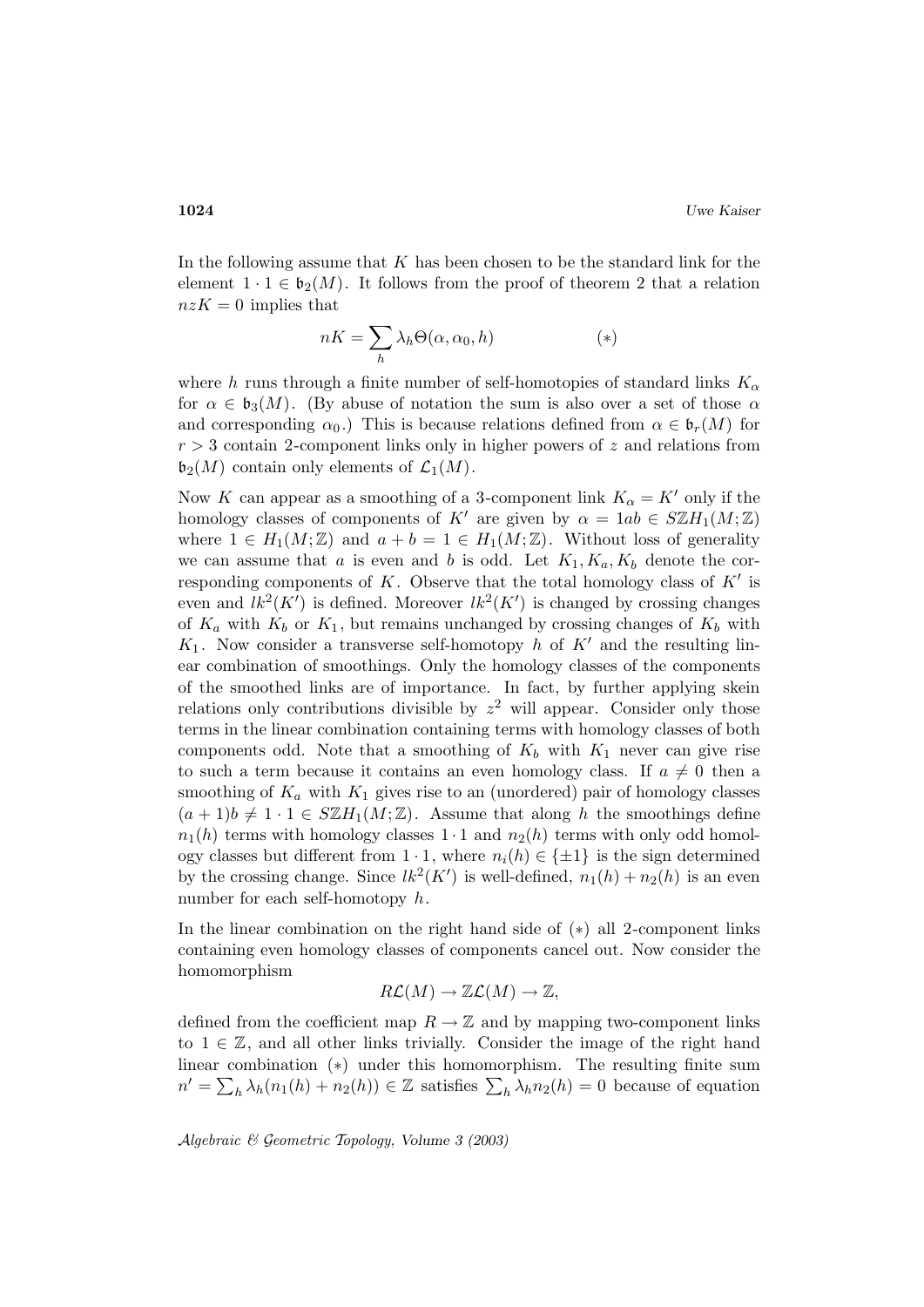(\*) and the fact that K has homotopy classes of components  $1 \cdot 1$ . Also n' is even because each  $n_1(h) + n_2(h)$  is even. Thus  $n = \sum_h \lambda_h n_1(h)$  is even.  $\Box$ 

## **4 Proof of theorem 3**

It suffices to prove that for  $W(M;\mathbb{Z})$  the pairing  $\gamma_u$ , which is defined on representative link homotopy classes of links by the Chas-Sullivan procedure according to definition 1 of section 2, is well-defined. Then  $(\mathcal{W}(M;\mathbb{Z}), \alpha_u, \beta_u, \gamma_u)$  is a Z-deformation of  $\gamma$ . Here  $\alpha_u : \mathbb{Z}\mathcal{L}(M) \to \mathcal{W}(M;\mathbb{Z})$  is the projection, and the natural homomorphism h factors through  $W(M;\mathbb{Z})$  and defines  $\beta_u$  (because the homotopy classes of components coincide for  $K_{+0}$  and  $K_{-0}$ , respectively  $K_{0+}$  and  $K_{0-}$ ). The universality follows from the proof below because the integrability relations generate the image in  $\mathbb{Z}\mathcal{L}(M)$  of certain differences resulting from applications of the Chas-Sullivan procedure to homologous representative loops in  $map(S^1, M)$ . Since these relations have to be true in any geometric  $\mathbb Z$ -deformation of  $\gamma$ , an arbitrary deformation factors through the universal one. This means that the homomorphism  $\alpha_A : \mathbb{Z} \mathcal{L}(M) \to A$ , for a given geometric Z-deformation of  $\gamma$ , factors through  $\alpha_u$ . The uniqueness of this factorization follows from the surjectivity of  $\alpha_A$ .

**Remark 10** The fact that the universal geometric R-deformation of  $\gamma$  is defined by the tensor product with the universal geometric Z-deformation is immediate from the fact that the integrability relations are integral and from the naturality of all constructions.

We first give a precise the definition of  $\gamma_u$ . Let  $x \in \mathcal{H}_1(M;\mathbb{Z})$  and  $y \in \mathbb{Z}\mathcal{L}(M)$ .

By using the epimorphism  $\rho$  defined in the proof of theorem 5 and by linearity, it can be assumed that x is represented by a loop  $\ell$  in  $map(S^1, M)$  and that y is represented by some embedding  $e \in map(\cup_{r-1}S^1, M)$ . Then the *extended* loop  $\ell_e : S^1 \to map(\cup_r S^1, M) \subset \widetilde{Map}(S^1, M)$  is defined from the union of  $\ell$ and  $e$  for all parameter values  $t$  (compare section 2).

Assuming weak transversality for  $\ell_e$  (compare section 2, lemma 1) an element of  $\mathbb{Z}\mathcal{L}(M)$  is defined by the signed sum of the link homotopy classes of the smoothings at all singular parameters. The signs are determined by the signs of the double-points (which are defined using the orientation of the loop  $\ell$  and thus  $\ell_e$ , and the orientation of M ): This is  $\pm$  if there is a crossing change  $K_{\mp} \to K_{\pm}$ along  $\ell_e$  at the singular parameter. (Recall that the singular parameters along  $\ell_e$  correspond to intersection points of the singular torus in M determined by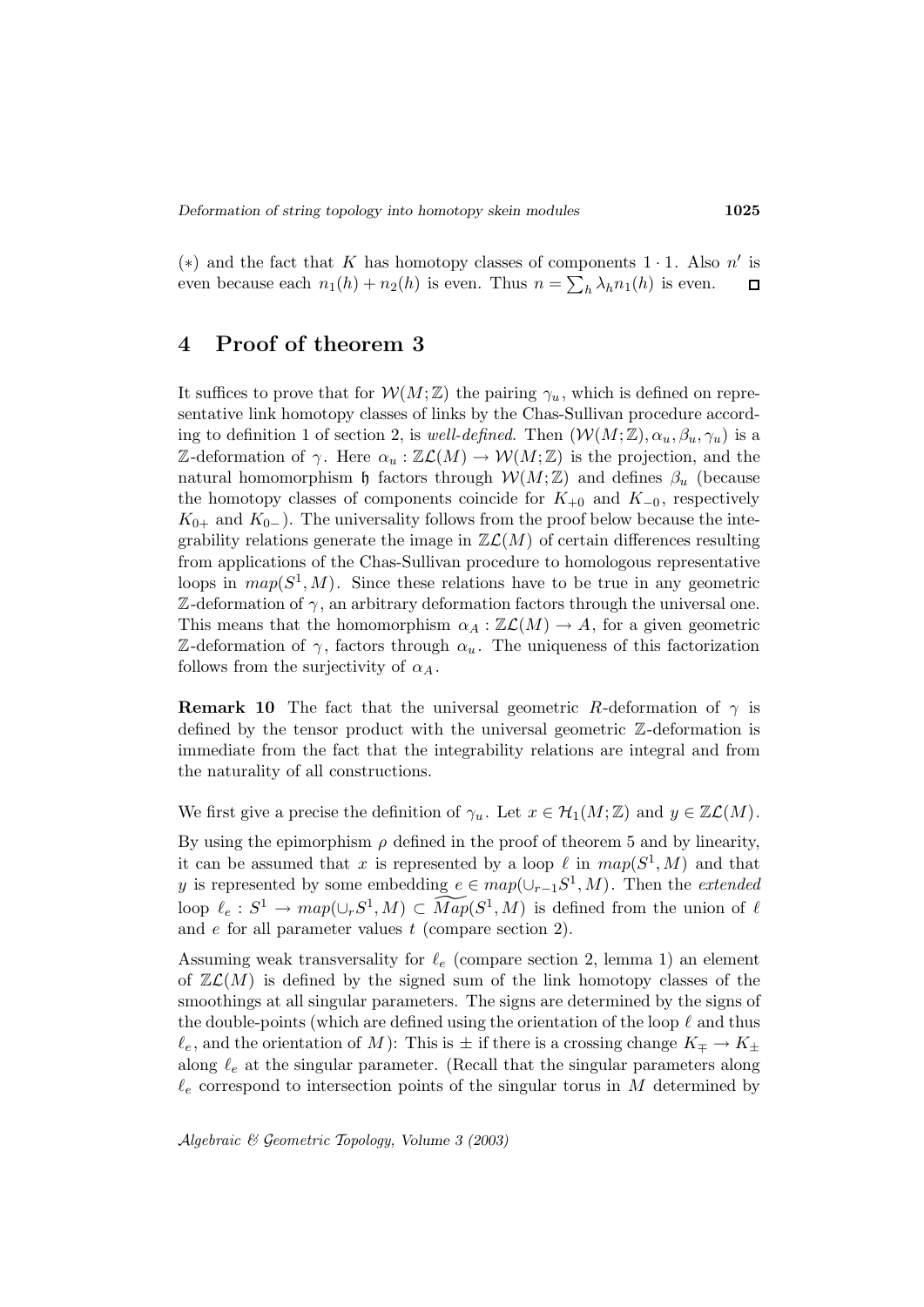$\ell$  with the embedding e representing the link homotopy class determined by e.) The image of this linear combination in  $W(M;\mathbb{Z})$  defines  $\gamma_u(x\otimes \bar{y})$ , where  $\bar{y}$  is the image of y in  $\mathcal{W}(M;\mathbb{Z})$ . It has to be shown that this image does not depend on the representatives chosen for x and  $\bar{y}$ .

First the linear combination is well-defined for a fixed loop  $\ell_e$ . If the embedding e is changed by a link homotopy or the loop  $\ell$  is changed by a homotopy in the free loop space then there is an induced homotopy of the loop  $\ell_e$  in  $\overline{Map}(S^1, M)$ . (A link homotopy of e can delete or produce intersections with the singular torus representing  $\ell$ .) After approximating by a transverse homotopy in Lin's sense (relative to the boundary, compare [8], [14] and [15]), the set of points in  $S^1 \times I$ , for which the image in the mapping space is not in  $\mathcal{D}(S^1, M)$ , is a properly embedded 1-complex with vertices of valence 4 in the interior of  $S^1 \times I$  and vertices of valence 1 in the boundary. The *singular parameters* in the boundary components of the annulus (vertices of valence 1) are joined by properly embedded arcs in the interior, possibly intersecting in points of valence 4.

It is easy to see that the two linear combinations according to the boundary components coincide if there are no valence 4 vertices. In general the homotopy can be decomposed into a finite sequence of elementary homotopies containing only a single interior vertex. The corresponding map  $\cup_r S^1 \to M$  is an immersion with exactly two transverse double-points of distinct components. The difference of the linear combinations is (up to a sign) the integrability element determined by that immersion. Because of the very special origin of the homotopy, only immersions in  $\mathcal{K}^2(M) \cup \mathcal{K}^3(M)$  have to be considered. This is because a link homotopy of  $e$  (respectively a homotopy of  $\ell$ ) induce a homotopy of  $\ell_e$  for which all but one of the components are disjoint during the homotopy. This property can easily be preserved in approximating the homotopy. So the image of the linear combination in  $W(M;\mathbb{Z})$  is not changed under homotopy of the loop  $\ell$  or link homotopy of e.

**Remark 11** For the property of universality of  $\gamma_u$  it is important to note that each such immersion occurs in a homotopy of some loop  $\ell_e$  defined as above from a link homotopy or homotopy of  $\ell$ . In fact, only immersions in  $\mathcal{K}^3(M)$ have to be considered. Then a singular torus together with a null-homotopy and a link homotopy of some embedding  $e$  are defined by the neighbourhood of the immersion, which is a family  $D^2 \to map(S^1 \cup \cup_{r-1} S^1, M)$ . By a suitable choice of components this family can be induced by a link homotopy of an embedding e or a homotopy of  $S^1$ -family  $\ell$ .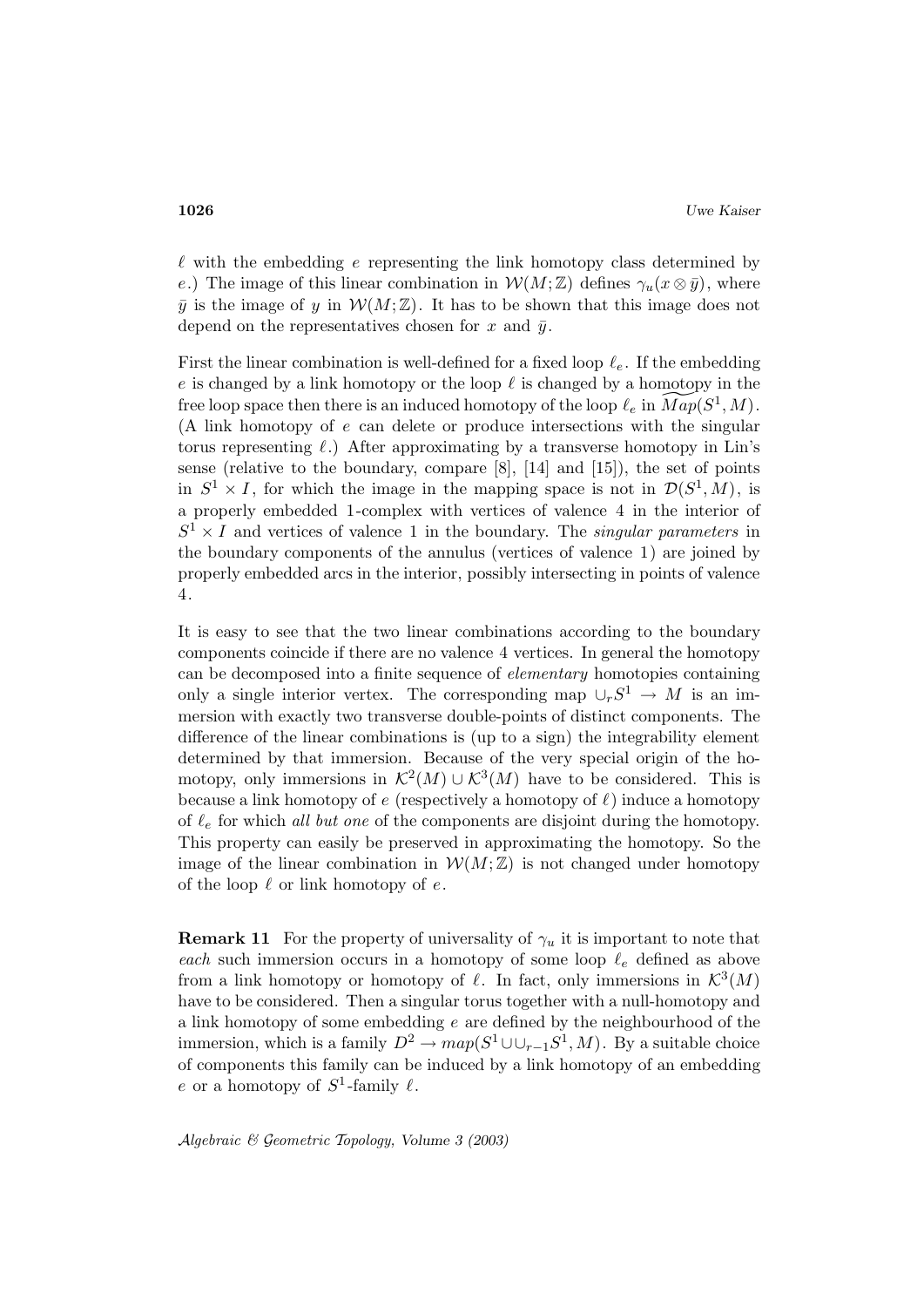Next consider any loop  $\ell$  and and replace y by some integrability element. Then the resulting linear combination defined by the smoothings is an integrability element. It can be assumed that the two double-points of the immersion defining the element are contained in the complement of possible intersection points of the immersion with the singular torus (defined from  $\ell$ ).

We have shown that the *pairing* 

$$
\bar{\gamma}: \left(\bigoplus_{[f]\in \hat{\pi}(M)}\mathbb{Z}\pi_1(map(S^1,M),f)\right)\bigotimes \mathcal{W}(M;\mathbb{Z}) \to \mathcal{W}(M;\mathbb{Z})
$$

is well-defined. The pairing is extended over the free abelian group by linear extension. Now  $\rho$  factors as the composition:

$$
\bigoplus_{[f]\in \hat{\pi}(M)} \mathbb{Z}\pi_1(\operatorname{map}(S^1, M), f) \to \bigoplus_{[f]\in \hat{\pi}(M)} \mathbb{Z}\pi_1(\operatorname{map}(S^1, M)/S^1, \bar{f}) \to \mathcal{H}_1(M; \mathbb{Z}),
$$

using the homomorphism induced by  $map(S^1, M) \to map(S^1, M)/S^1$  (mapping loops to strings), and the Hurewicz homomorphisms.

It is immediate from definitions that for  $x' \in \pi_1(map(S^1, M), f)$  (considered as subset of  $\bigoplus_{[f]\in \hat{\pi}(M)} \mathbb{Z} \pi_1(map(S^1, M), f)\big)$  the element  $\bar{\gamma}(x', y)$  only depends on the image of x' in  $\pi_1(map(S^1, M)/S^1, \bar{f})$ . This is because the link homotopy classes do not depend on specific choices of basepoints on the loops, from which they result by smoothing, according to the definition of  $\bar{\gamma}$ . Thus the homomorphism  $\bar{\gamma}$  factors through the epimorphism  $\gamma'$ , which is defined on

$$
\bigoplus_{\substack{\in \hat{\pi}(M)}} \mathbb{Z} \pi_1(map(S^1,M)/S^1,\bar{f}).
$$

Let  $\rho' : \mathbb{Z}\pi_1(map(S^1,M)/S^1,\bar{f}) \to \mathcal{H}_1(M;\mathbb{Z})$  be the obvious homomorphism factoring  $\rho$ . Now it is not hard to prove that an element

$$
\sum_j \lambda_j g_j \in \mathbb{Z}\pi_1(\text{map}(S^1, M)/S^1, \bar{f})
$$

is contained in the kernel of  $\rho'$  if and only if  $\prod_j g_j^{\lambda_j}$  is in the commutator subgroup of  $\pi_1(map(S^1,M)/S^1,\bar{f})$ . But  $\gamma'(\prod_j g_j^{\lambda_j},y) = \sum_j \lambda_j \gamma'(g_j,y)$  for each  $y \in \mathcal{W}(M;\mathbb{Z})$  is immediate from the definition of  $\bar{\gamma}$ . Also  $\gamma'$  vanishes on commutators by construction. So  $\bar{\gamma}(\,\cdot\,,y)$  factors through  $\mathcal{H}_1(M;\mathbb{Z})$  and  $\gamma(x,y) := \overline{\gamma}(x',y)$  is well-defined as required. This completes the proof of theorem 3.  $\Box$ 

Algebraic & Geometric Topology*, Volume 3 (2003)*

 $\iint$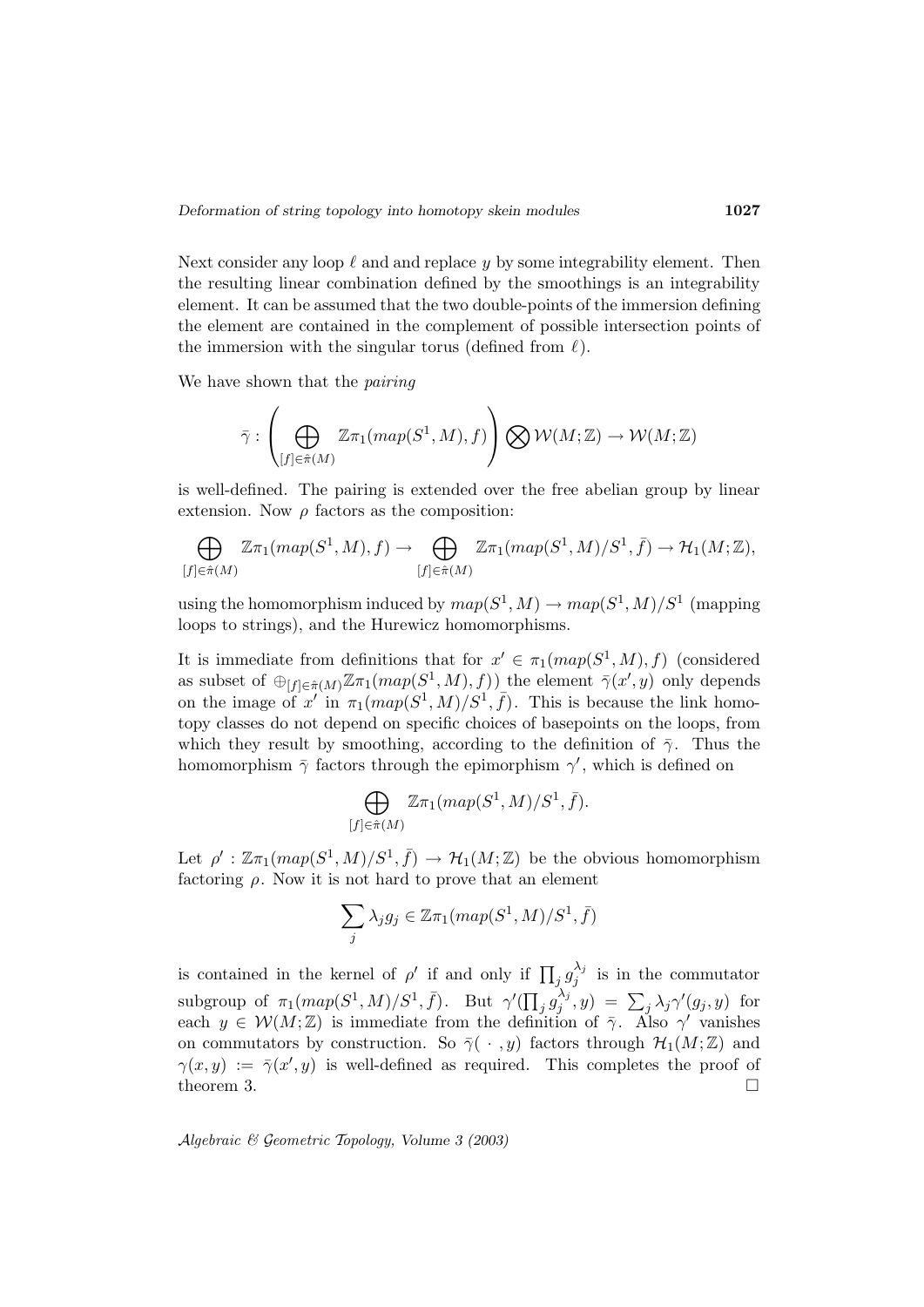**Remark 12** (a) It follows from the proof above that if the loop  $\ell$  is replaced by a loop  $S^1 \to map(\cup_r S^1, M)$  for  $r \geq 2$  (which replaces the singular torus by a collection of singular tori) then we have to divide by integrability relations from  $\mathcal{K}^4(M)$  too. The origin of those integrability relations are possible transverse intersections among components in the family  $\ell$ .

(b) If we replace in the beginning of our discussion the link homotopy classes by isotopy classes of oriented links in  $M$ , then also self-intersections of loops in the family  $\ell$  have to be taken into consideration. Then immersions with two transverse double points involving precisely one self-crossing would automatically lead to relations  $K_{0+} - K_{0-} = 0$  (with the first position indicating the crossing of different components). This is because smoothings of self-crossings are not picked up by the Chas-Sullivan procedure. If applied to immersions for which the double point of distinct components involves an unknotted circle, which intersects the union of other components in precisely one point, then  $K_0 = K$  is an immersion, which can be assumed to carry an arbitrary selfcrossing (compare the special integrability relations defined in the beginning of section 5). So it follows from the integrability relation that arbitrary selfcrossings can be changed. This reduces the universality problem of extending  $\gamma$  for isotopy of links to link homotopy of links.

(c) The argument above could be simplified by considering the epimorphisms for each  $[f] \in \hat{\pi}(M)$ :

$$
\pi_1(map(S^1,M),f) \rightarrow \pi_1(map(S^1,M)/S^1,\bar{f}) \rightarrow H_1(map_f(S^1,M)/S^1;\mathbb{Z}),
$$

and noticing that  $\mathcal{H}_1(M;\mathbb{Z}) \cong \bigoplus_{[f]\in \hat{\pi}(M)} H_1(map_f(S^1,M)/S^1;\mathbb{Z})$ . But the proof indicates that  $\bigoplus_{[f]\in \hat{\pi}(M)} \mathbb{Z} \pi_1(map(S^1, M), f)$  is the natural object for studying generalized (possibly non-homologically) intersection theory of free loop spaces in order to provide a basis for other interesting deformations.

## **5 The Chas-Sullivan module and related modules**

Throughout this section let  $R = \mathbb{Z}[z]$ . We will use integer coefficients for homology and the Chas-Sullivan modules.

Let  $\widehat{W}(M)$  (respectively  $\widehat{W}^+(M)$ ) be the abelian groups defined by restricting integrability relations to those immersions in  $\mathcal{K}^3(M)$  (respectively in  $\mathcal{K}^3(M)$ )  $\mathcal{K}^4(M)$  for which at least one of the components with a double-point is an unknotted circle, which bounds a disk intersecting the other components in precisely one transverse point. These integrability relations are called special.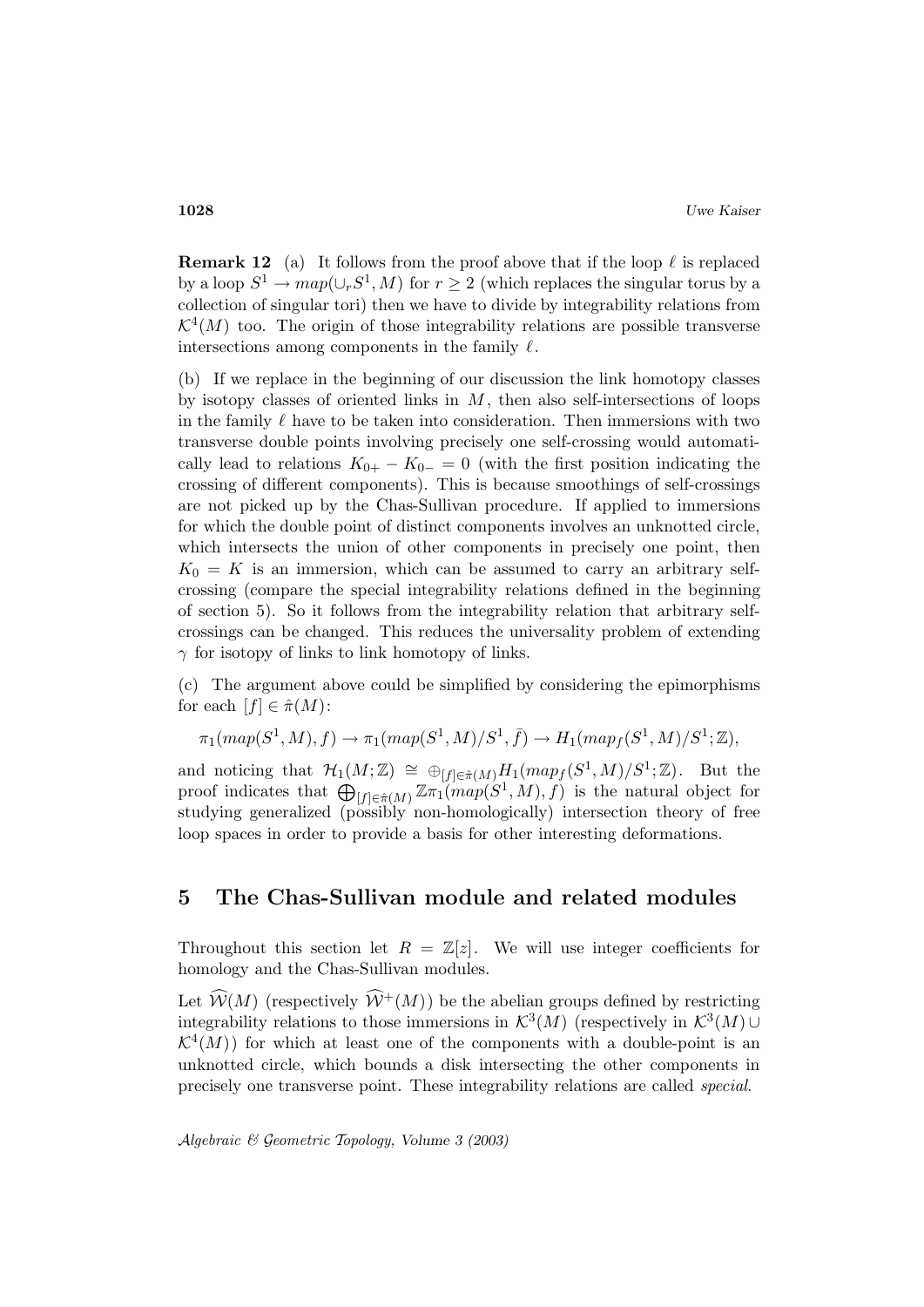There are obvious projection homomorphisms:



and the same diagram holds for reduced modules.

For  $r \geq 0$  let  $\mathcal{L}^r(M) := \mathcal{L}_r(M) \setminus \mathcal{L}_{r-1}(M)$  be the set of link homotopy classes of oriented links in M with r components. For  $\mathcal{Z}(M)$  any of the modules above, there is the obvious isomorphism  $\mathcal{Z}(M) = \bigoplus_{r \geq 0} \mathcal{Z}_r(M)$ , where  $\mathcal{Z}_r(M)$ is the quotient of  $\mathbb{Z}\mathcal{L}^r(M)$  by the corresponding subgroup of relations. (Note that integrability relations are homogenous with respect to the number of components, and all projections are compatible with this grading.) So there is a commutative diagram as above for each  $r \geq 0$ .

By definition  $\mathcal{Z}_0(M) \cong \mathbb{Z}$  is generated by the empty link. Obviously  $\mathcal{Z}_1(M) \cong \mathbb{Z}$  $\mathbb{Z}\hat{\pi}(M)$ ,  $\mathcal{W}_2(M) \cong \mathcal{W}_2^+(M)$  and  $\widehat{\mathcal{W}}_2(M) \cong \widehat{\mathcal{W}}_2^+(M)$  holds. Also there are induced geometric pairings for  $W^+(M)$  (and for  $\mathcal{W}^+_r(M)$  and  $\mathcal{W}_r(M)$  for each  $r \geq 0$ , which induce structures of modules over the Lie algebra  $\mathcal{H}_1(M)$  as usual.

**Lemma 3** The abelian group  $\widehat{W}(M)$  (respectively  $\widehat{W}^+(M)$ ) is isomorphic to the quotient of  $\mathbb{Z}\mathcal{L}(M)$  by the submodule generated by skein elements

$$
K_{+}-K_{-}-K_{0}\sharp H+K_{0}\sharp U^{2},
$$

where  $U^2$  is the two-component unlink, H is the oriented Hopf link, and  $\sharp$  is *the oriented connected sum along any of the two components involved in the crossing*  $K_{\pm}$  (respectively along any component of the link).

**Proof** This is immediate from the definition of the relations.

 $\Box$ 

**Remark 13** (a) Let  $H_-\$  be the negatively oriented Hopf link in M. A special case of the relation in the lemma is:

$$
U^2 - H_- = H - U^2,
$$
 so  $H_- = 2U^2 - H$  in  $\widehat{\mathcal{W}}(M)$  or  $\widehat{\mathcal{W}}^+(M)$ .

(b) The connected sum of a link K with  $U^2$  is the disjoint union with the unknot contained in a 3-ball separated from the link, which in particular does not depend on a choice of component of K.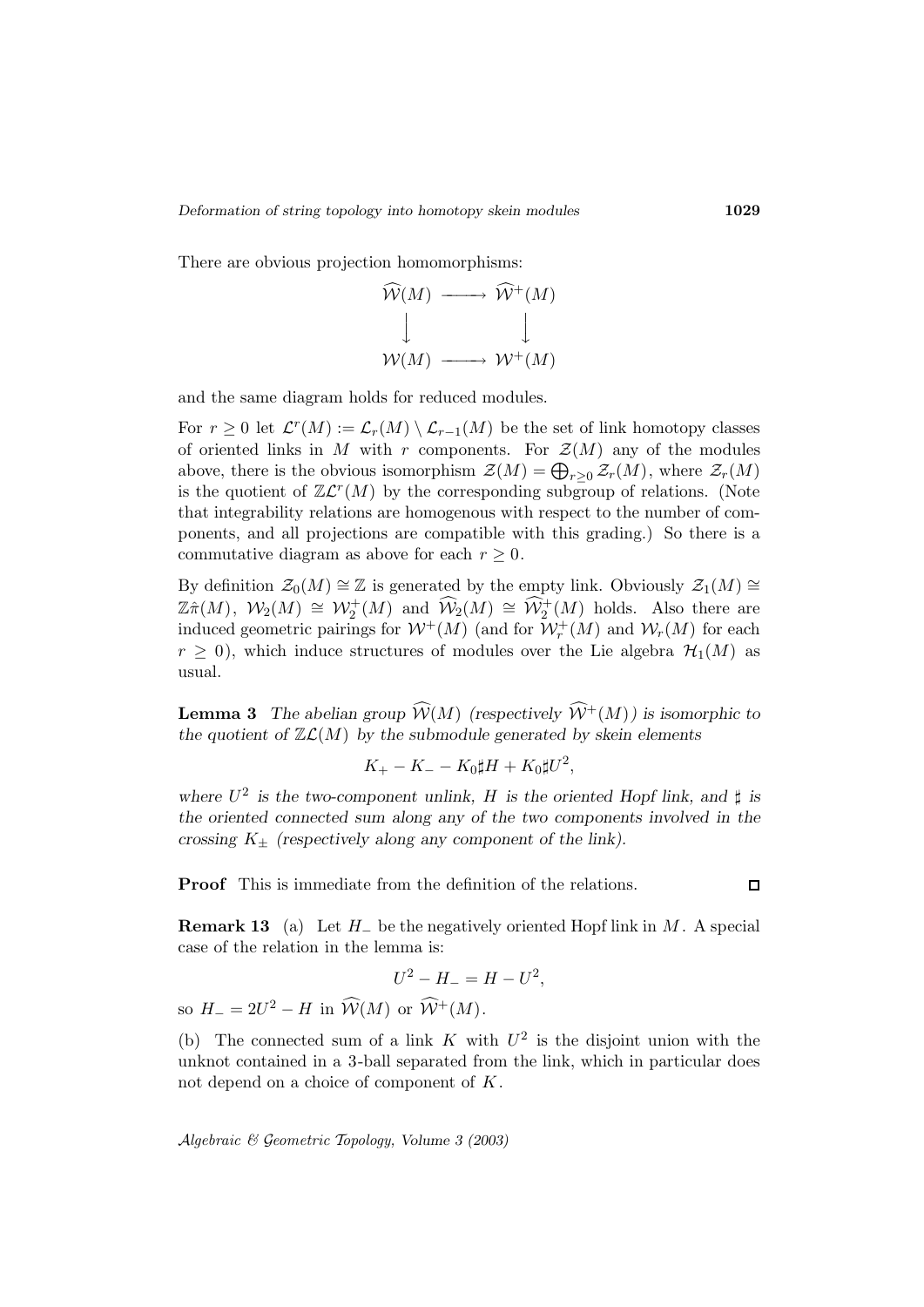**Theorem 6** The inclusion  $\mathcal{Z}\mathcal{L}(M) \to R\mathcal{L}(M)$  induces the isomorphism  $\widehat{\mathcal{W}}^+(M) \to \mathcal{C}(M)$ . Thus  $\widehat{\mathcal{W}}^+(M) \cong \mathcal{W}^+(M) \cong \mathcal{C}(M)$  as abelian groups.

**Proof** Since the integrability relations (for all possible immersions with two double-points) over  $\mathbb Z$  map trivially into  $\mathcal C(M)$  the homomorphism

$$
\mathcal{Z}\mathcal{L}_{\bullet}(M) \to R\mathcal{L}_{\bullet}(M) \to \mathcal{C}_{\bullet}(M)
$$

factors through  $\widehat{\mathcal{W}}^+(M)$  and defines a homomorphism  $\chi: \widehat{\mathcal{W}}^+(M) \to \mathcal{C}(M)$ . Now the free abelian group  $\mathbb{Z}[z]\mathcal{L}(M)$  has the basis given by elements  $z^{i}K$  for  $i \geq 0$ . First define a homomorphism  $\mathfrak{k}$  of abelian groups  $\mathbb{Z}[z]\mathcal{L}(M) \to \widehat{\mathcal{W}}^+(M)$ by induction on i. For  $i = 0$  use the natural epimorphism  $\alpha : \mathbb{Z} \mathcal{L}(M) \rightarrow$  $\widehat{\mathcal{W}}^{+}(M)$ . For  $i \geq 1$  and  $K \in \mathcal{L}(M)$  map  $z^{i}K$  to  $\alpha \circ (H - U^{2})\sharp(\mathfrak{k}(z^{i-1}K)),$ where

$$
(H-U^2)\sharp:\mathbb{Z}\mathcal{L}_\bullet(M)\to \mathbb{Z}\mathcal{L}_\bullet(M)
$$

is defined by the linear extension of a map of link homotopy classes of links  $K \mapsto K \sharp H^2 - K \sharp U^2$  with connected sum along some chosen component of K and  $\bar{\mathfrak{k}}(x)$  is a lift of  $\mathfrak{k}(x)$  to  $\mathbb{Z}\mathcal{L}(M)$  for each  $x \in \widehat{\mathcal{W}}^+(M)$ . The composition is well-defined and independent of the choice of component for the connected sum. This is because special integrability relations from  $\mathcal{K}^4(M)$  permit to change between components used in connected sums with Hopf links. Moreover the difference of lifts is a linear combination of integrability relations, which maps to a linear combination of integrability relations under  $(H - U^2)$ . Since the Conway element  $K_{+}$ − $K_{-}$ − $zK_0$  maps to the special integrability element of the previous lemma there is the induced homomorphism  $\kappa : \mathcal{C}(M) \to \widehat{\mathcal{W}}^+(M)$ . Now  $\kappa \circ \chi = id$  is obvious. The identity  $\chi \circ \kappa = id$  follows because an application of the Conway skein relation to the non-trivial crossing of the Hopf link crossing in  $H\sharp K - U^2\sharp K$  shows equality with  $zK$  in  $\mathcal{C}(M)$ . Thus claim follows for all  $i \geq 1$  by induction. This proves the claim. П

**Remark 14** (a) The reduced Hoste-Przytycki skein module naturally appears as an additional structure on the module  $\mathcal{W}^+(M)$ . Just define  $z := H - U^2$ and multiplication by z by  $zK = K\sharp H - K\sharp U^2$ .

(b) It follows from the Z-torsion theorem that the abelian group  $\mathcal{W}^+(S^2 \times S^1)$ has torsion. Let K' be the link in  $S^2 \times S^1$  defined in the proof of the Ztorsion theorem, which is isotopic to  $K \cup U$ , compare section 3. Then, by an application of a special skein relation on some immersion in  $\mathcal{K}^3(M)$ , the relation  $2(K\sharp H - K \cup U) = 0$  follows in  $W(S^2 \times S^1)$ . Now  $K\sharp H - K \cup U$  maps to  $zK \in \mathcal{C}(M)$  and is non-trivial there by the proof of the  $\mathbb{Z}$ -torsion theorem. Thus  $K\sharp H-K\cup U$  is a torsion element in the universal abelian group  $W(S^2\times S^1)$  too.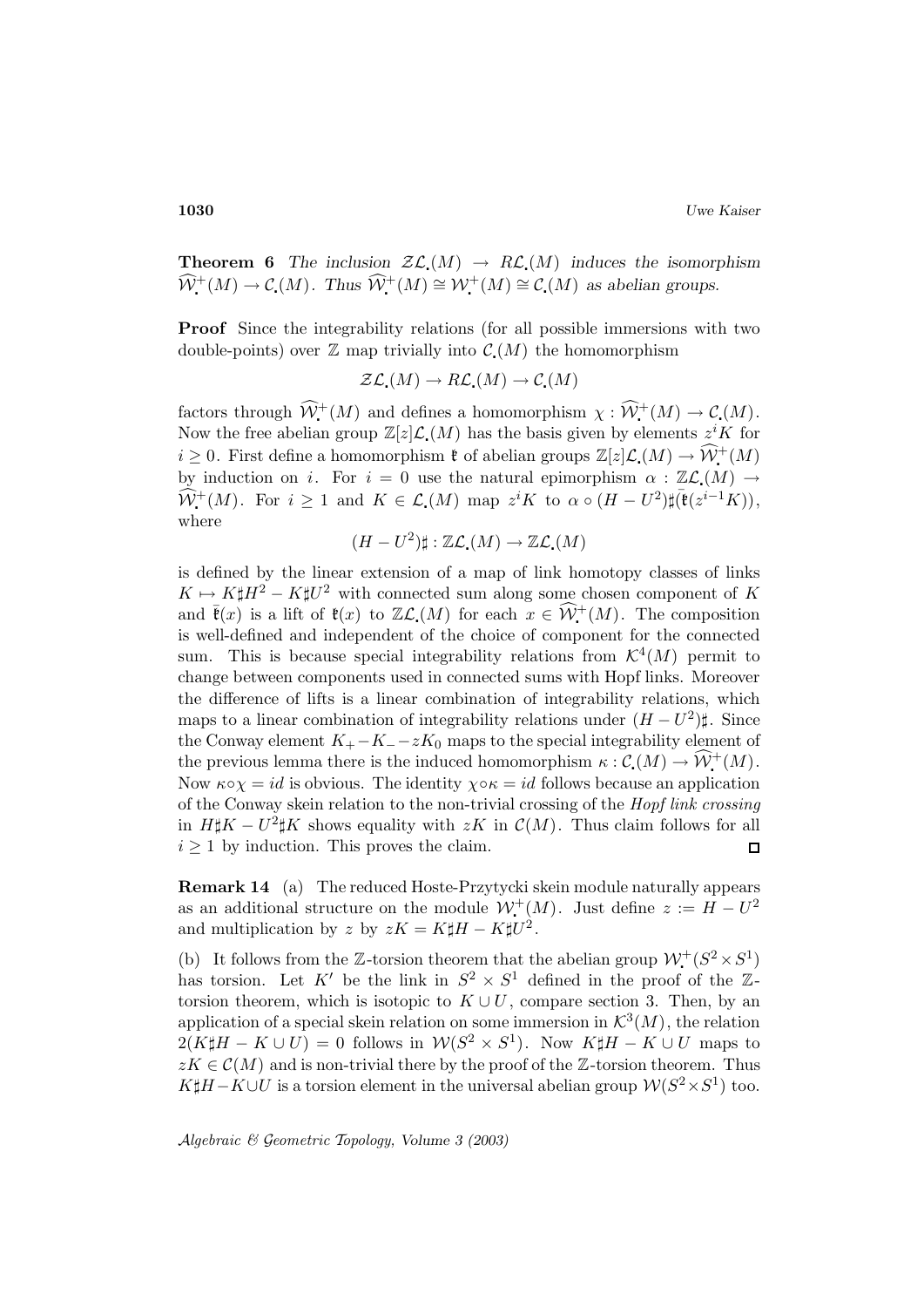Note that, for each oriented 3-manifold, the image of a link in  $\mathcal{W}(M)$  cannot be a torsion element because the composition  $\mathbb{Z}\mathcal{L}(M) \to \mathcal{W}(M) \to S\mathbb{Z}\hat{\pi}(M)$  is the homomorphism h defined in section 3.

The study of the difference between  $W(M)$  and  $W^+(M)$  turns out to be subtle and interesting. Note that from the lemma above,  $\mathcal{W}(M)$  is generated by standard links corresponding to homotopy classes of components and iterated connected sums of Hopf links with these links. But connected sums with Hopf links in  $W(M)$  a priori depend on the choice of components.

The following notion is of importance in the general study of skein modules.

**Definition 5** A generating set  $\mathfrak{S}$  of an R-module A is called *minimal* if  $\mathfrak{S} \setminus \{g\}$  does not generate A for each  $g \in \mathfrak{S}$ .

A minimal system of generators of  $W(M)$  should take into account that the usual standard links (corresponding to the homotopy classes of components) can be chosen in such a way that duplicate homotopy classes are represented by parallel link components. Then connected sums with Hopf links along different components of the same free homotopy class are isotopic links. A connected sum with a Hopf link, for a link with homotopy classes of components  $\alpha_1^{n_1} \dots \alpha_r^{n_r}$ with  $\alpha_i \neq \alpha_j$  for  $i \neq j$  and  $n_i \geq 1$ , can be done in r a priori different ways. (If u is the conjugacy class of the trivial homotopy class and  $u \neq \alpha \in \hat{\pi}(M)$  then the monomial  $u^2\alpha \in \mathfrak{b}_3(M) \subset S\mathbb{Z}\hat{\pi}(M)$  represents the homotopy classes of components of a 3-component standard link with two trivial homotopy classes and one component with homotopy class  $\alpha$ .) The previous example shows that a priori different links are not necessarily different in all 3-manifolds. A possible choice of a minimal set of generators of  $\mathcal{W}(M)$  as abelian group should depend on the 3-manifold under consideration.

The next example shows that iterated connected sums contain hidden symmetries with respect to skein relations, which have to be detected.

**Example 4** Let  $1 \neq \alpha \in \hat{\pi}(M)$  and let K be a knot with homotopy class  $\alpha$ . Let  $K'_{**} \in \mathcal{K}^3(M)$  be defined from K and some unlink of two components, each component intersecting K in precisely one point. Let  $K_{**}$  be the 4-component immersion defined by by taking a connected sum of a Hopf link with one of the trivial components of  $K_{**}$ . The integrability relation resulting from this immersion contains a difference  $(K\sharp H)\sharp_1H - (K\sharp H)\sharp_2H$ , where  $\sharp_1, \sharp_2$  indicate the connected sum along K (respectively the trivial component of  $K\sharp H$ ). The other two terms are of the form  $(K \cup U)\sharp_1 H - (K \cup U)\sharp_2 U$ . By iterating this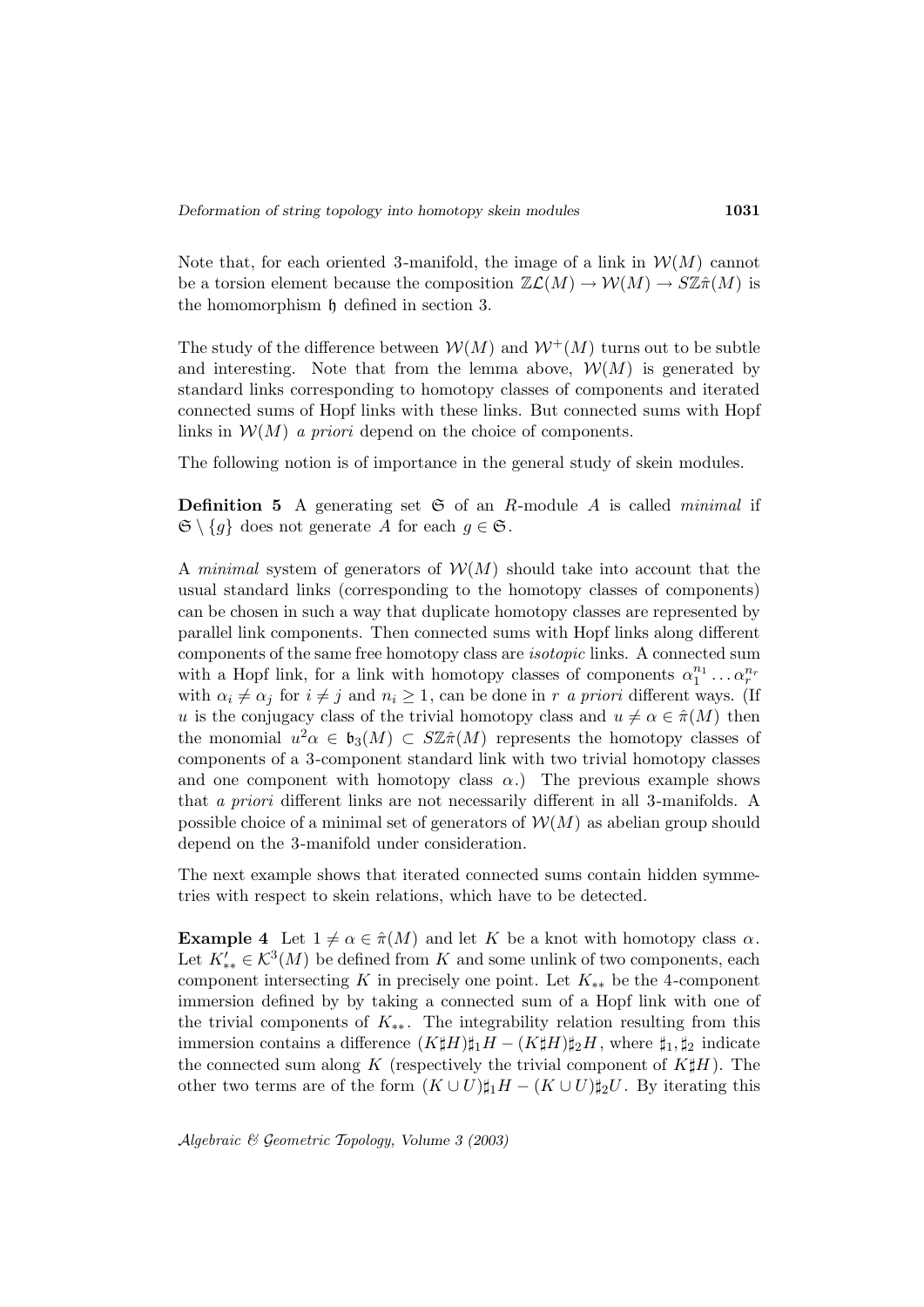argument it follows that in building up a generating set for  $W(M)$  chaining of Hopf links can be avoided, i.e. connected sums with  $(\ldots((K_{\alpha}\sharp H)\sharp H)\ldots\sharp H)\sharp H$ can be performed along  $K_{\alpha}$  for  $\alpha \in \mathfrak{b}(M)$ . So for given  $\alpha := \alpha_1^{n_1} \dots \alpha_r^{n_r} \in$  $\mathfrak{b}_{n_1+\dots n_r}(M)$  let  $r' \leq r$  be the number of  $1 \leq i \leq r$  with  $n_i \geq 2$ . Then there are  $r(2r' + (r - r'))$  possibly not equivalent 2-fold connected sums. It seems to be an interesting independent problem to study the involved combinatorics in detail.

A possible difference between  $W(M)$  and  $W^+(M)$  can be first detected on the level of 3-component links in  $M$ . Because of the observations and the example above it is not surprising that linking numbers play an important role in detecting such a difference. In the following see [12] for all details concerning generalized linking numbers.

**Proof of Theorem 4** For  $0 \neq a \in H_1(M)$  a W-skein invariant is defined, which is not a  $W^+$ -skein invariant. For each link K let  $lk_a(K)$  denote the sum of the linking numbers in  $\mathbb Q$  between components with homology classes  $a_1, a_2$  for which  $a_1 + a_2 = a$ . For oriented closed rational homology 3-spheres the linking numbers in  $\mathbb Q$  are classical and defined e.g. in [12]. The linking numbers in Q are defined by mapping the universal linking numbers (defined in the commutative ring  $\mathcal{R}(M) := \mathbb{Z}[\frac{1}{k}][x_{ij}]$ , where k is the torsion order of  $H_1(M)$ ,  $1 \leq i, j \leq m$ , and m is the rank of  $H_1(M)$  into Q using a fixed chosen oriented embedding into a closed rational homology 3-sphere. The map  $lk_{a}: \mathcal{L}(M) \to \mathbb{Q}$  extends by linearity to the free abelian group  $\mathbb{Z}\mathcal{L}(M)$ . The only property of  $lk_a$  we need here is that it is changed by addition of  $\pm 1$  under a crossing change of components with homology classes summing up to  $a$ . By definition it does not change under other crossing changes.

Next let  $K_{**} \in \mathcal{K}^3(M)$  and let  $K'_{**}$  be the immersion  $\cup_3 S^1 \to M$  containing the double-points. Let  $a_1, a_2, a_3 \in H_1(M)$  be three homology classes represented by the components of  $K'_{**}$ . We can assume without loss of generality that the component appearing at both places (\*\*) has homology class  $a_1$ . Let  $K =$  $K_{**}-K'_{**}$  be the link resulting from  $K_{**}$  and let  $K'_{\pm 0}$  (respectively  $K'_{0\pm}$ ) denote the 2-component sublinks resulting by resolving the double-points. Then the homology classes of  $K'_{\pm 0}$  (respectively  $K'_{0\pm}$ ) are  $a_1 + a_2, a_3$  (respectively  $a_1 + a_2, a_3$ )  $a_3, a_2$ ). The relevant linking numbers between components of K, or between a component of K with a component of  $K'_{0\pm}$  (respectively  $K'_{\pm 0}$ ), appear in pairs of opposite sign because the crossing change does not change the considered linking numbers and the homology classes. Now the linking number between the two components of  $K'_{\pm 0}$  (respectively  $K'_{0\pm}$ ) is only counted if  $a_1 + a_2 + a_3 =$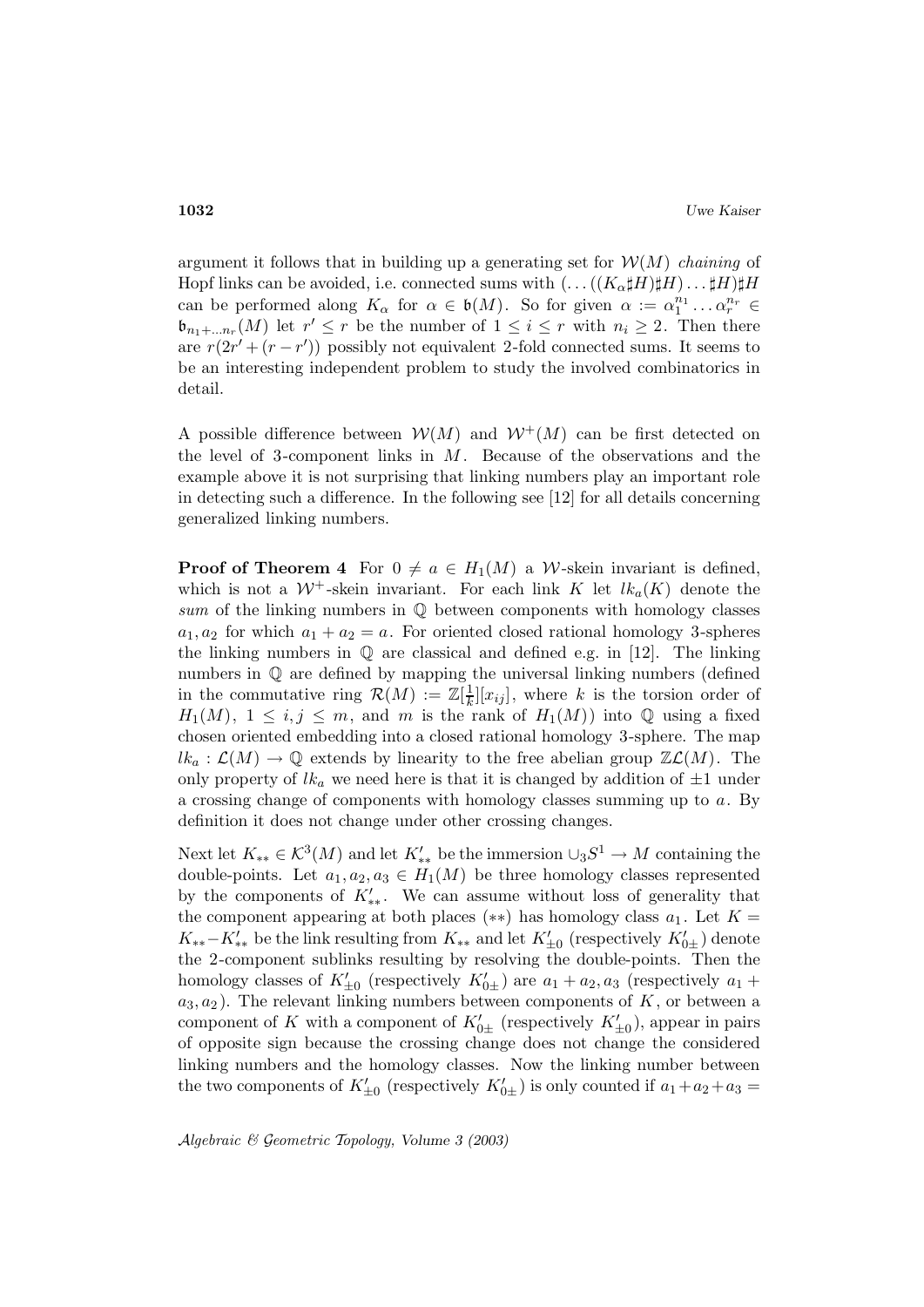a. But in this case the deficiency in the linking numbers for  $K'_{+0}$  and  $K'_{-0}$ cancels the corresponding deficiency for  $K'_{0+}$  and  $K'_{-0}$ . Thus  $lk_a$  defines a homomorphism on  $W^+(M)$  (respectively  $W^+_r(M)$ ) for each  $r \geq 2$ .

Now let  $K_{**} \in \mathcal{K}^4(M)$  and let  $K'_{**}$  be the 4-component sublink of components containing the double-points. Assume that the homology class of one of the components of  $K'_{**}$  is  $a \neq 0$  and the other homology classes are trivial. As above the relevant linking numbers counted in  $lk_a$  are cancelling in pairs, for the links in the integrability relation, if a component of  $K = K_{**} - K'_{**}$  is involved. Note that the three components of each of the links  $K'_{\pm 0}$  and  $K'_{0\pm}$ have homology classes  $a, 0, 0$ . Assume that  $a$  is the homology class of one of the two components intersecting in the first place of (∗∗). Then the linking numbers of the smoothed component with any of the two other components in  $K_{0\pm}$  cancel in the integrability relation because of different signs as before. The linking number between the two other components is not counted since  $a \neq 0$ . Finally in the difference  $K'_{+0} - K'_{-0}$  the smoothed component has homology class 0 and the linking numbers with the component of homology class a in  $K'_{+0}$  (respectively  $K'_{-0}$ ) coincide. So they cancel in the difference. The only remaining linking numbers counted are those between the two components corresponding to the first place in (∗∗). But this precisely creates a difference of 1 in  $lk_a$ , so  $lk_a$  does not vanish on the integrability relation determined by  $K_{**}.$  $\Box$ 

**Remark 15** The proof of theorem 4 shows that for  $r \geq 3$  the epimorphisms

 $\mathcal{W}_r(M) \to \mathcal{W}_r^+(M)$ 

are not injective under the assumptions  $H_1(M) \neq \{0\}$  and M a submanifold of a rational homology 3-sphere.

**Example 5** (a) Let K be a knot in M with homology class  $a \neq 0$ . Then  $lk_a((K\sharp H)\cup U)=1$  and  $lk_a(K\cup H)=0$ .

(b) The assumptions of theorem 4 hold e.g. for all lens spaces  $\neq S^3, S^1 \times S^2$ and for all link complements in rational homology 3-spheres.

It should be possible to modify the above argument under the weaker assumption that  $M$  is not simply connected, by counting suitable linking numbers weighted by elements of  $\hat{\pi}(M)$ . The difficulty is that the operation of smoothing or loop multiplication multiplies free homotopy classes locally. A transverse double-point of distinct components of a given immersion defines lifts of the homotopy classes to  $\pi_1(M)$  of the two involved components. The free homotopy class of the smoothed component is defined by the product at this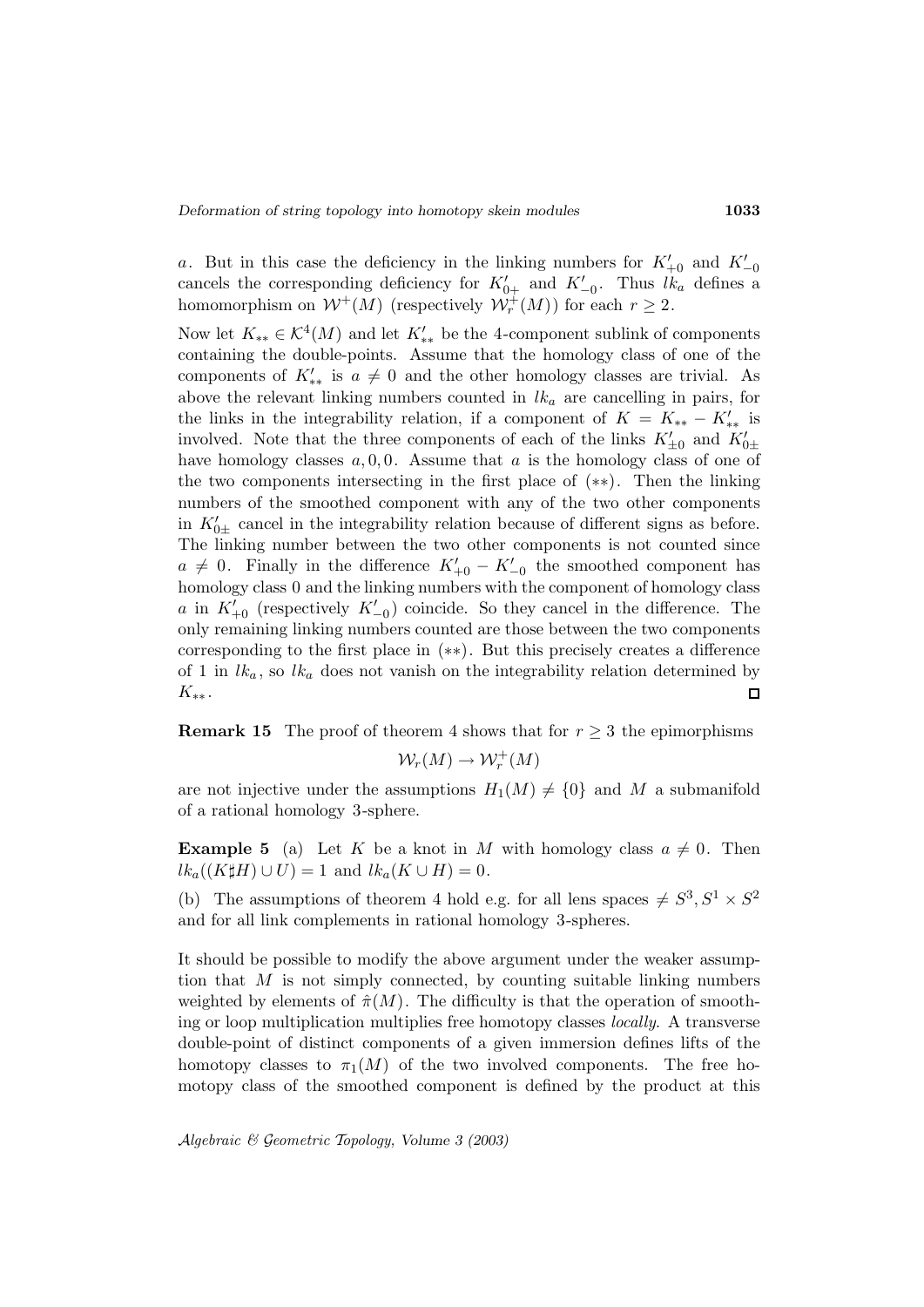double-point. It is the *locality* of this multiplication, which prevents that an invariant  $lk_{\alpha}$  for  $\alpha \in \hat{\pi}(M)$ , defined analogous to  $lk_{\alpha}$  above, vanishes in general on integrability relations of type  $\mathcal{K}^3(M)$ . But a modification of the counting of linking numbers, or an invariant counting the linking numbers weighted in  $\hat{\pi}^2(M) := \pi_1(M) \times \pi_1(M)/s$ . c., where s. c. is simultaneous conjugation (compare [4]), might detect the precise difference between  $\mathcal{W}(M)$  and  $\mathcal{W}^+(M)$ .

It seems to be an even more difficult problem to detect a possible difference between  $W(M)$  and  $W^+(M)$  for simply connected M. The two 4-component extended standard links  $(H\sharp H) \cup U$  and  $H \cup H$  are the same element in  $\mathcal{W}_4^+(S^3)$ and probably are differently in  $W_4(S^3)$ . But it is not obvious how to construct a suitable skein invariant detecting the difference.

**Conjecture 2** (a) The projection  $\mathcal{W}_r(S^3) \to \mathcal{W}_r^+(S^3)$  is an isomorphism for  $r = 3$  but is not an isomorphism for  $r \geq 4$ .

(b) M is simply connected if and only if  $W_3(M) \to W_3^+(M)$  is an isomorphism.

(c) For  $M$  a submanifold of a rational homology sphere, a minimal generating set for  $W(M)$  is defined from all *extended standard links*, i.e. all standard links  $K_{\alpha}$  for  $\alpha \in \mathfrak{b}(M)$  and iterated Hopf links on standard links restricted only by the symmetries described in the example above. It seems to be interesting to consider  $W(M)$  as a deformation of  $C(M) \cong W^+(M)$  with deformation parameters measuring the different ways of taking connected sums with Hopf links giving rise to essentially different links in the 3-manifold.

(d) If  $M \neq S^3$  is a Seifert-fibred 3-manifold then  $W(M)$  has torsion.

### **References**

- [1] A. S. Cattaneo, J. Fröhlich, B. Pedrini, *Topological Field Theory Interpretation* of String Topology, arXiv:math.GT/0202176
- [2] M. Chas, D. Sullivan, *String Topology*, arXiv:math.GT/9911159
- [3] M. Chas, D. Sullivan, Closed string operators in topology leading to Lie bialgebras and higher string algebra, arXiv:math.GT/0212358
- [4] V. Chernov, The universal order one invariant of framed knots in most of  $S^1$ bundles over orientable surfaces  $F \neq S^2$ ,  $S^1 \times S^1$ , Algebraic and Geometric Topology, Vol. 3, 2003, 89–101
- [5] W. Goldman, Invariant functions of Lie groups and Hamiltonian flows of surface groups, Invent. Math. 85, 1986, 263–302
- [6] J. Hoste, J. Przytycki, Homotopy skein modules of orientable 3-manifolds, Proc. Cambr. Phil. Society 108, 1990, 475–488